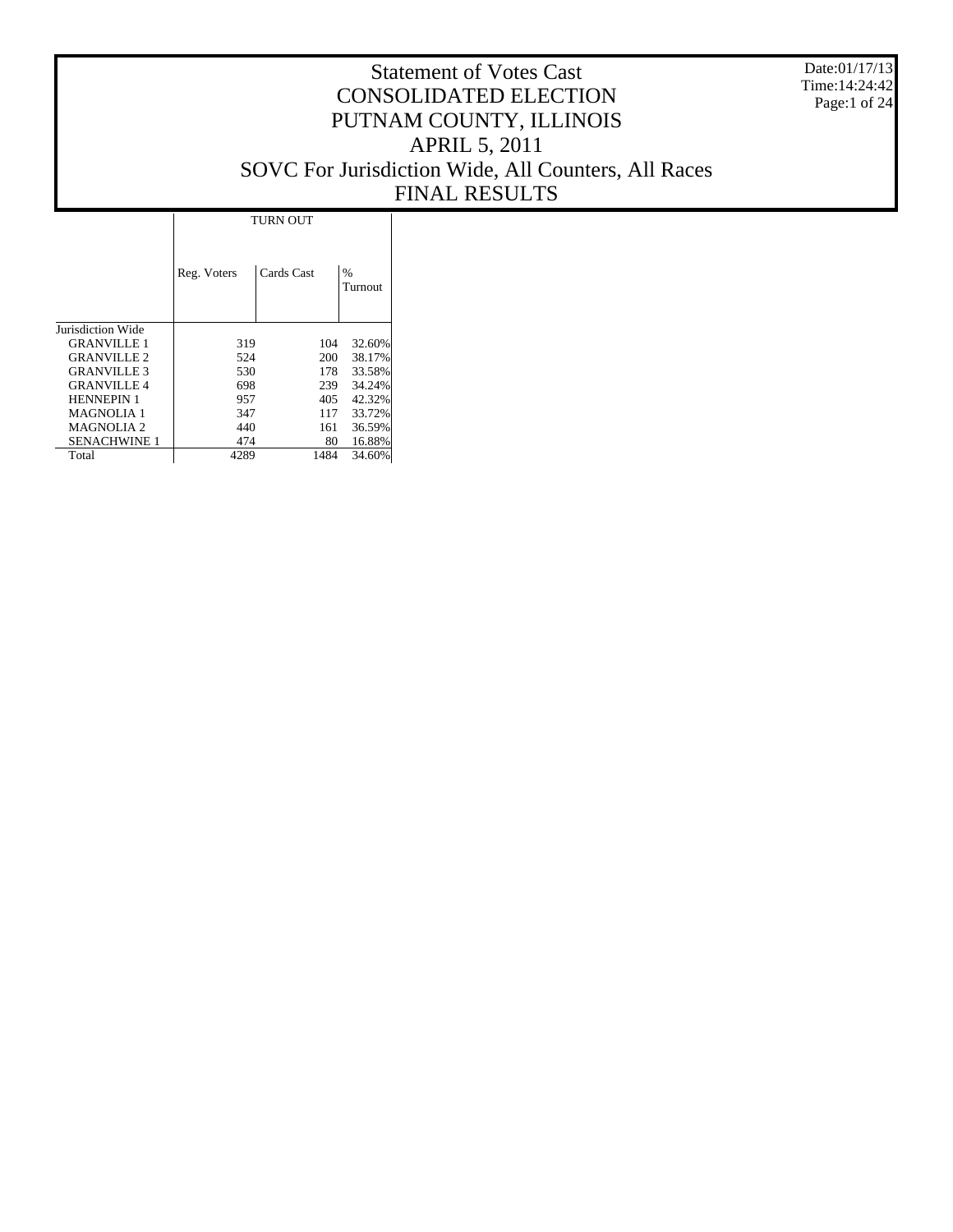| <b>Statement of Votes Cast</b>                      |
|-----------------------------------------------------|
| <b>CONSOLIDATED ELECTION</b>                        |
| PUTNAM COUNTY, ILLINOIS                             |
| <b>APRIL 5, 2011</b>                                |
| SOVC For Jurisdiction Wide, All Counters, All Races |
| <b>FINAL RESULTS</b>                                |

Date:01/17/13 Time:14:24:42 Page:2 of 24

|                     |             |                  |                    |                                  |        | <b>GRANVILLE VILLAGE TRUSTEE</b> |       |                                         |        |                                 |        |
|---------------------|-------------|------------------|--------------------|----------------------------------|--------|----------------------------------|-------|-----------------------------------------|--------|---------------------------------|--------|
|                     | Reg. Voters | Times<br>Counted | <b>Total Votes</b> | <b>JIMMIE A. PETTIT</b><br>(IND) |        | <b>MERLE R. NORRIS</b><br>(IND)  |       | ROBERT J.<br><b>FESCENMEYE</b><br>(IND) |        | ROGER A.<br>WILLOUGHBY<br>(IND) |        |
| Jurisdiction Wide   |             |                  |                    |                                  |        |                                  |       |                                         |        |                                 |        |
| <b>GRANVILLE 1</b>  |             |                  |                    |                                  |        |                                  |       |                                         |        |                                 |        |
| <b>GRANVILLE 2</b>  | 524         | 200              | 496                | 133                              | 26.81% | 21                               | 4.23% | 56                                      | 11.29% | 38                              | 7.66%  |
| <b>GRANVILLE 3</b>  |             | ۰.               |                    |                                  |        |                                  |       |                                         |        |                                 |        |
| <b>GRANVILLE 4</b>  | 475         | 175              | 436                | 107                              | 24.54% | 26                               | 5.96% | 39                                      | 8.94%  | 54                              | 12.39% |
| <b>HENNEPIN 1</b>   |             | ٠                |                    |                                  |        |                                  |       |                                         |        |                                 |        |
| <b>MAGNOLIA1</b>    |             | -                |                    |                                  | ٠      | ۰                                |       |                                         |        | $\overline{\phantom{a}}$        |        |
| <b>MAGNOLIA2</b>    |             |                  |                    |                                  |        | ٠                                |       |                                         |        |                                 |        |
| <b>SENACHWINE 1</b> |             |                  |                    |                                  |        |                                  |       |                                         |        |                                 |        |
| Total               | 999         | 375              | 932                | 240                              | 25.75% | 47                               | 5.04% | 95                                      | 10.19% | 92                              | 9.87%  |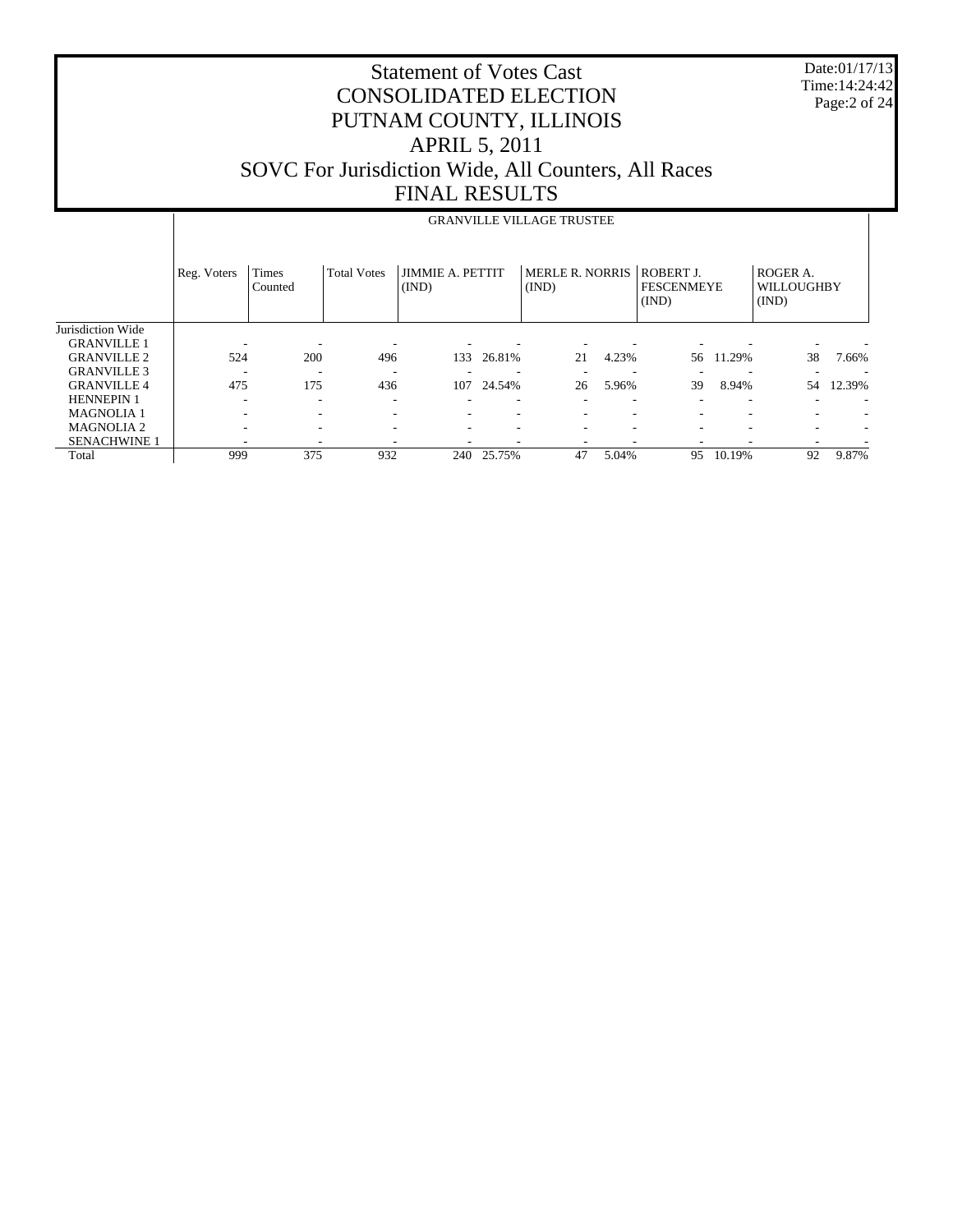Date:01/17/13 Time:14:24:42 Page:3 of 24

|                     |                                          |       | <b>GRANVILLE VILLAGE TRUSTEE</b> |        |                              | <b>HENNEPIN CLERK 2 YR</b> |                          |                          |                    |                                              |
|---------------------|------------------------------------------|-------|----------------------------------|--------|------------------------------|----------------------------|--------------------------|--------------------------|--------------------|----------------------------------------------|
|                     | <b>MARK</b><br><b>DONALDSON</b><br>(IND) |       | <b>LUCIAN VERDA</b><br>(IND)     |        | <b>SEAN COLEMAN</b><br>(IND) |                            | Reg. Voters              | <b>Times</b><br>Counted  | <b>Total Votes</b> | <b>DIANA</b><br><b>BRANDSTATTER</b><br>(IND) |
| Jurisdiction Wide   |                                          |       |                                  |        |                              |                            |                          |                          |                    |                                              |
| <b>GRANVILLE 1</b>  |                                          |       |                                  |        |                              |                            |                          | ٠                        |                    | $\overline{\phantom{a}}$                     |
| <b>GRANVILLE 2</b>  | 26                                       | 5.24% | 97                               | 19.56% | 125                          | 25.20%                     | $\overline{\phantom{a}}$ | $\overline{\phantom{a}}$ |                    | $\overline{\phantom{a}}$                     |
| <b>GRANVILLE 3</b>  |                                          |       |                                  |        |                              |                            |                          | $\overline{\phantom{a}}$ |                    | $\overline{\phantom{a}}$                     |
| <b>GRANVILLE 4</b>  | 37                                       | 8.49% | 90                               | 20.64% | 83                           | 19.04%                     |                          |                          |                    |                                              |
| <b>HENNEPIN 1</b>   |                                          |       |                                  |        |                              |                            | 565                      | 286                      | 243                | 243 100.00%                                  |
| <b>MAGNOLIA1</b>    |                                          |       |                                  |        |                              |                            |                          | $\overline{\phantom{a}}$ |                    |                                              |
| <b>MAGNOLIA 2</b>   |                                          |       | $\overline{\phantom{a}}$         |        | $\overline{\phantom{a}}$     |                            |                          | $\overline{\phantom{a}}$ |                    | -                                            |
| <b>SENACHWINE 1</b> |                                          |       |                                  |        |                              |                            |                          |                          |                    |                                              |
| Total               | 63                                       | 6.76% | 187                              | 20.06% | 208                          | 22.32%                     | 565                      | 286                      | 243                | 243 100.00%                                  |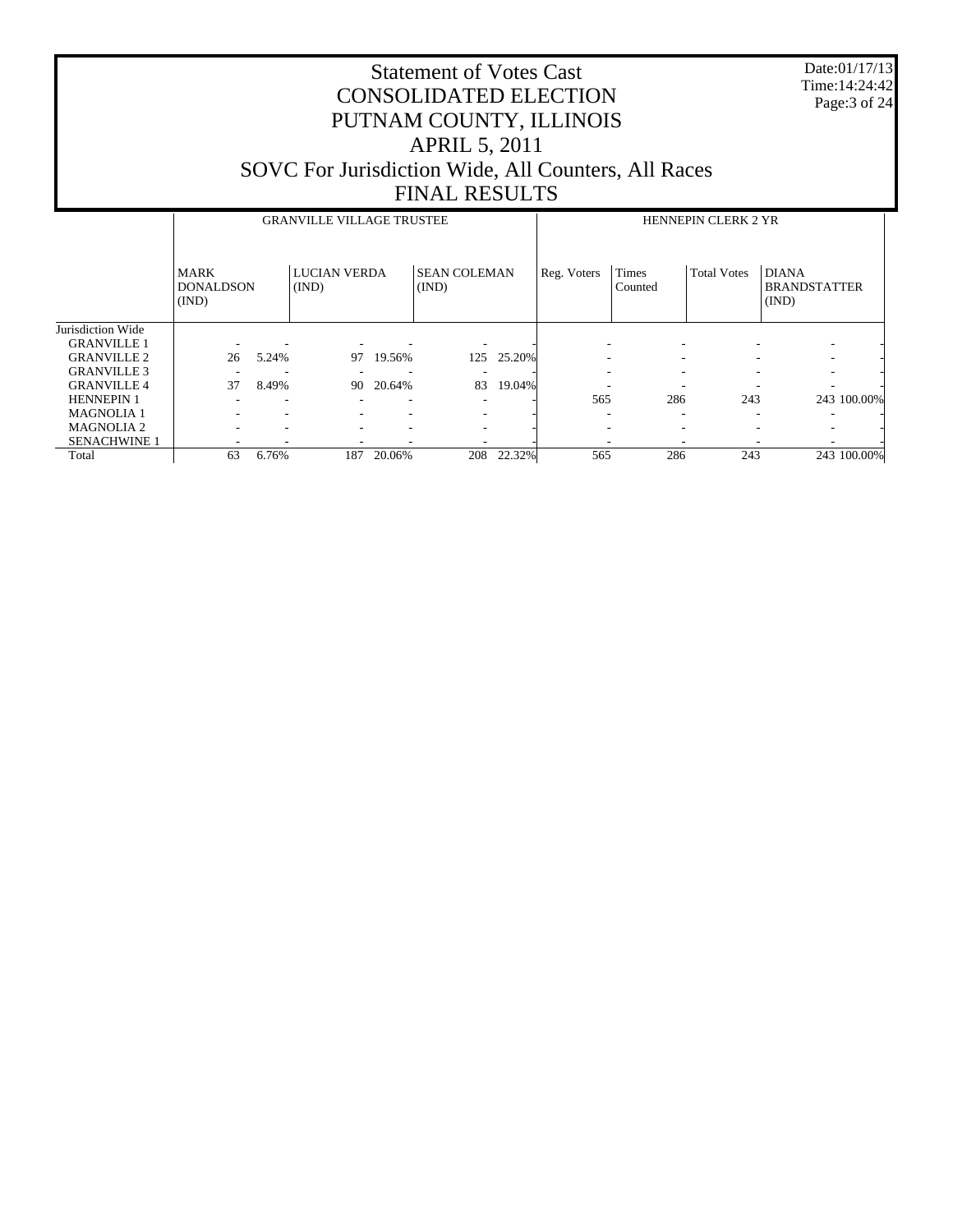Date:01/17/13 Time:14:24:42 Page:4 of 24

|                     |             |                  |                    |                                   |        | HENNEPIN VILLAGE TRUSTEE        |        |                                           |        |                                              |        |
|---------------------|-------------|------------------|--------------------|-----------------------------------|--------|---------------------------------|--------|-------------------------------------------|--------|----------------------------------------------|--------|
|                     | Reg. Voters | Times<br>Counted | <b>Total Votes</b> | TERESA L.<br><b>CLAUSEN</b> (IND) |        | <b>CLAYTON</b><br>ZELLMER (IND) |        | <b>OUENTIN</b><br><b>BUFFINGTON (IND)</b> |        | <b>KARYN</b><br><b>CHRISTIANSEN</b><br>(IND) |        |
| Jurisdiction Wide   |             |                  |                    |                                   |        |                                 |        |                                           |        |                                              |        |
| <b>GRANVILLE 1</b>  |             |                  | ۰                  |                                   |        |                                 | ۰      |                                           |        |                                              |        |
| <b>GRANVILLE 2</b>  | ۰           | ۰                | ۰                  | $\overline{\phantom{a}}$          | ٠      | ۰                               | -      | $\overline{\phantom{a}}$                  |        |                                              |        |
| <b>GRANVILLE 3</b>  |             |                  | ٠                  |                                   |        |                                 | -      |                                           |        |                                              |        |
| <b>GRANVILLE 4</b>  |             |                  | ٠                  |                                   |        |                                 |        |                                           |        |                                              |        |
| <b>HENNEPIN 1</b>   | 565         | 286              | 656                | 200                               | 30.49% | 157                             | 23.93% | 136                                       | 20.73% | 163                                          | 24.85% |
| <b>MAGNOLIA1</b>    | ٠           | ۰                | ٠                  |                                   |        |                                 | ٠      |                                           |        |                                              |        |
| <b>MAGNOLIA2</b>    | ٠           |                  | ٠                  |                                   |        |                                 | ٠      |                                           |        |                                              |        |
| <b>SENACHWINE 1</b> |             |                  | ۰                  |                                   |        |                                 | -      |                                           |        |                                              |        |
| Total               | 565         | 286              | 656                | 200                               | 30.49% | 157                             | 23.93% | 136                                       | 20.73% | 163                                          | 24.85% |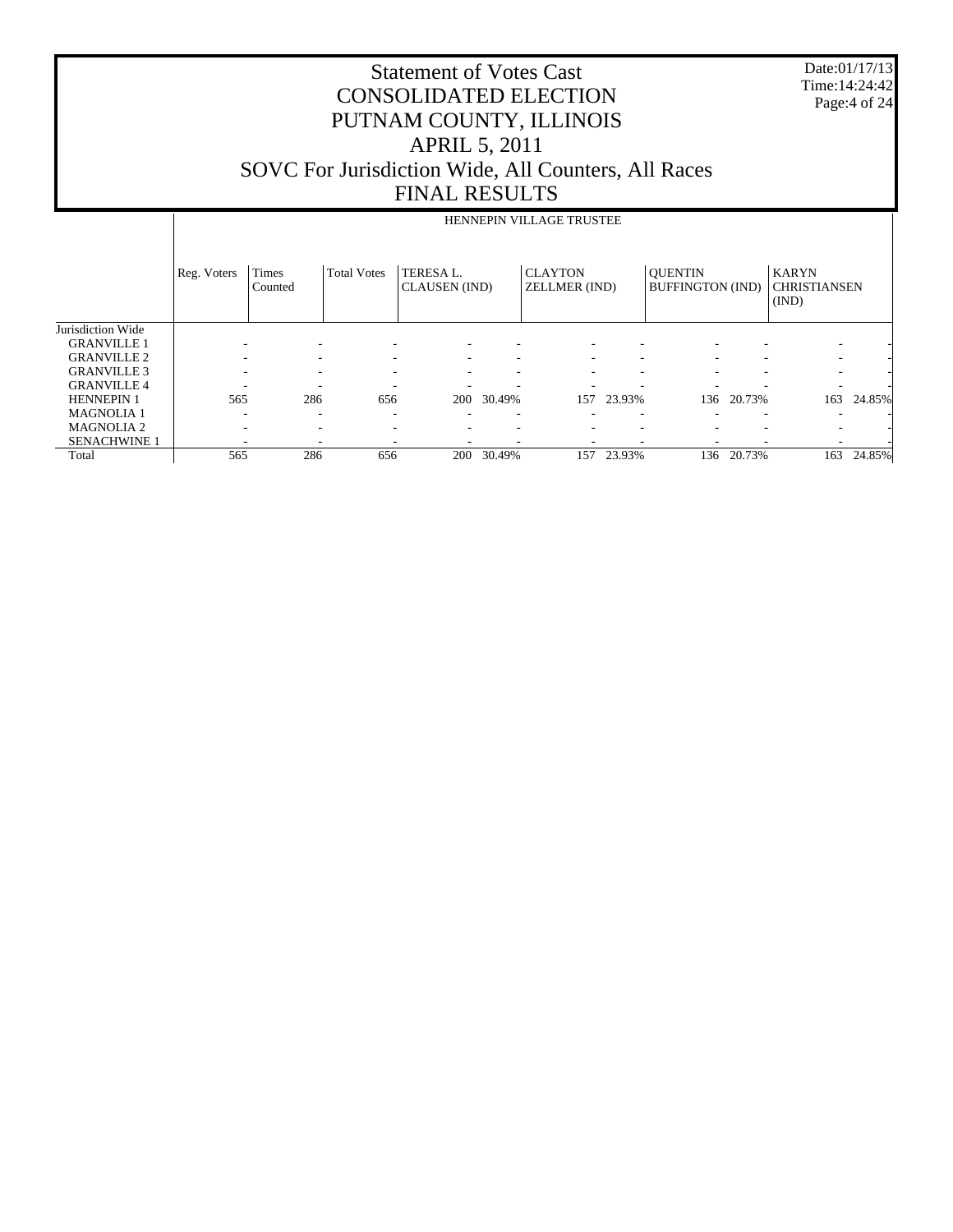Date:01/17/13 Time:14:24:42 Page:5 of 24

|                     |             |                         |                          |                                |        | <b>MAGNOLIA VILL TRUSTEE 4 YR</b> |        |                       |        |                              |        |
|---------------------|-------------|-------------------------|--------------------------|--------------------------------|--------|-----------------------------------|--------|-----------------------|--------|------------------------------|--------|
|                     | Reg. Voters | <b>Times</b><br>Counted | <b>Total Votes</b>       | <b>DEBRA E. PRICE</b><br>(IND) |        | <b>JULIE E. CREW</b><br>(IND)     |        | DELLA L. FOX<br>(IND) |        | <b>CHRISTY WARD</b><br>(IND) |        |
| Jurisdiction Wide   |             |                         |                          |                                |        |                                   |        |                       |        |                              |        |
| <b>GRANVILLE 1</b>  |             |                         |                          |                                |        |                                   |        |                       |        |                              |        |
| <b>GRANVILLE 2</b>  |             |                         |                          |                                |        |                                   |        |                       |        |                              |        |
| <b>GRANVILLE 3</b>  |             |                         |                          |                                |        |                                   |        |                       |        |                              |        |
| <b>GRANVILLE 4</b>  |             |                         |                          |                                |        |                                   | ٠      |                       |        |                              |        |
| <b>HENNEPIN 1</b>   |             |                         |                          |                                |        |                                   |        |                       |        |                              |        |
| <b>MAGNOLIA1</b>    | 187         | 68                      | 147                      | 45                             | 30.61% | 43                                | 29.25% | 34                    | 23.13% | 25                           | 17.01% |
| <b>MAGNOLIA2</b>    |             |                         | $\overline{\phantom{a}}$ |                                |        |                                   | ٠      |                       |        | $\overline{\phantom{a}}$     |        |
| <b>SENACHWINE 1</b> |             |                         |                          |                                |        |                                   | ۰      |                       |        |                              |        |
| Total               | 187         | 68                      | 147                      | 45                             | 30.61% | 43                                | 29.25% | 34                    | 23.13% | 25                           | 17.01% |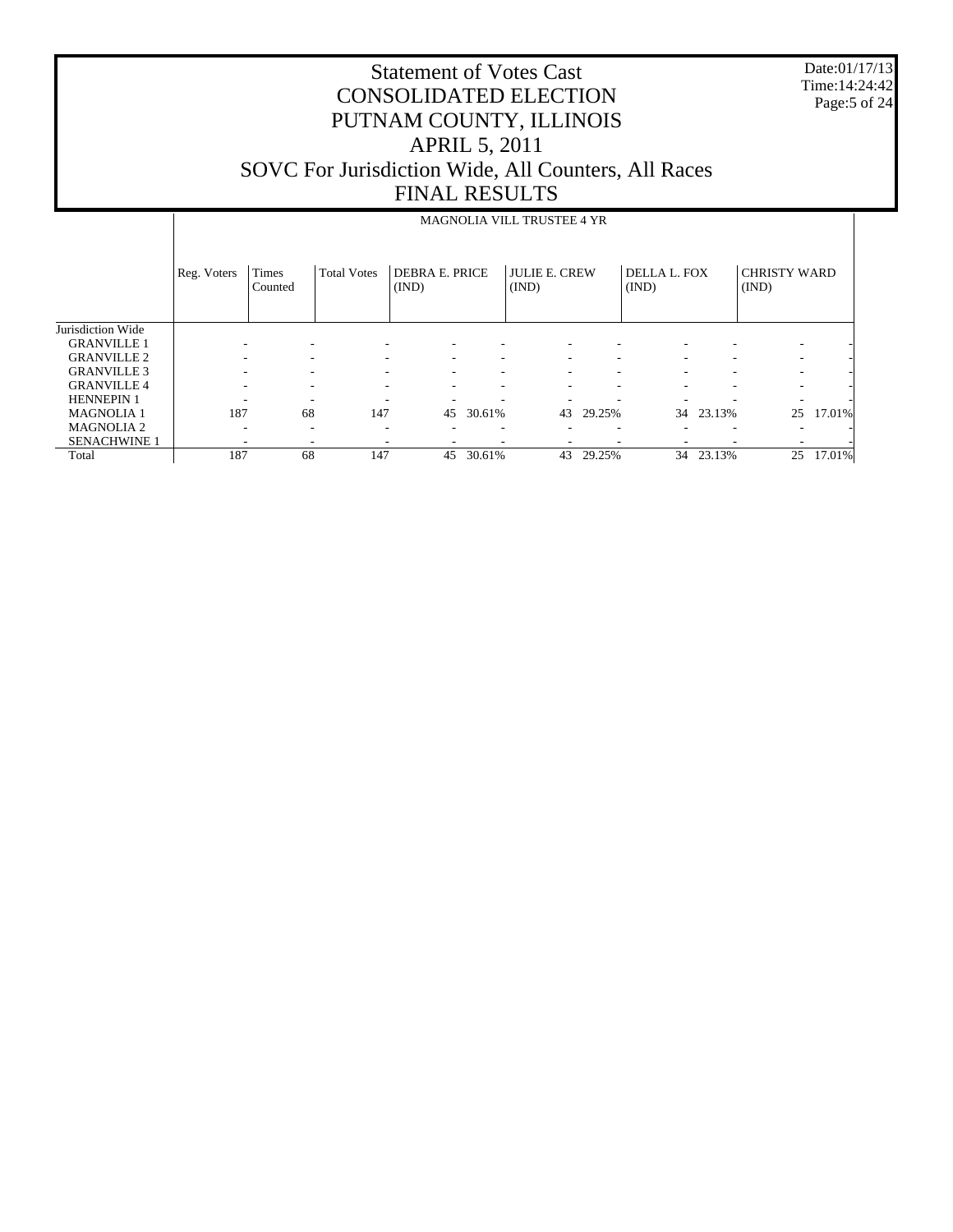Date:01/17/13 Time:14:24:43 Page:6 of 24

|                     |             |                         |                    | <b>MARK VILLAGE TRUSTEE</b>            |        |                             |           |                                |           |
|---------------------|-------------|-------------------------|--------------------|----------------------------------------|--------|-----------------------------|-----------|--------------------------------|-----------|
|                     | Reg. Voters | <b>Times</b><br>Counted | <b>Total Votes</b> | <b>LEONARD</b><br><b>BERTULI</b> (IND) |        | <b>SCOTT HULTZ</b><br>(IND) |           | <b>STEVEN FALETTI</b><br>(IND) |           |
| Jurisdiction Wide   |             |                         |                    |                                        |        |                             |           |                                |           |
| <b>GRANVILLE 1</b>  |             |                         |                    |                                        |        |                             |           |                                |           |
| <b>GRANVILLE 2</b>  |             |                         |                    |                                        |        |                             |           |                                |           |
| <b>GRANVILLE 3</b>  | 405         | 136                     | 280                | 93                                     | 33.21% |                             | 93 33.21% |                                | 94 33.57% |
| <b>GRANVILLE4</b>   |             | ۰                       |                    |                                        |        |                             |           |                                |           |
| <b>HENNEPIN 1</b>   |             |                         |                    |                                        |        |                             |           |                                |           |
| <b>MAGNOLIA 1</b>   |             |                         |                    |                                        |        |                             |           |                                |           |
| <b>MAGNOLIA2</b>    |             | ۰                       | ۰                  | ۰                                      |        |                             |           | ۰                              |           |
| <b>SENACHWINE 1</b> |             |                         |                    |                                        |        |                             |           |                                |           |
| Total               | 405         | 136                     | 280                | 93                                     | 33.21% | 93                          | 33.21%    | 94                             | 33.57%    |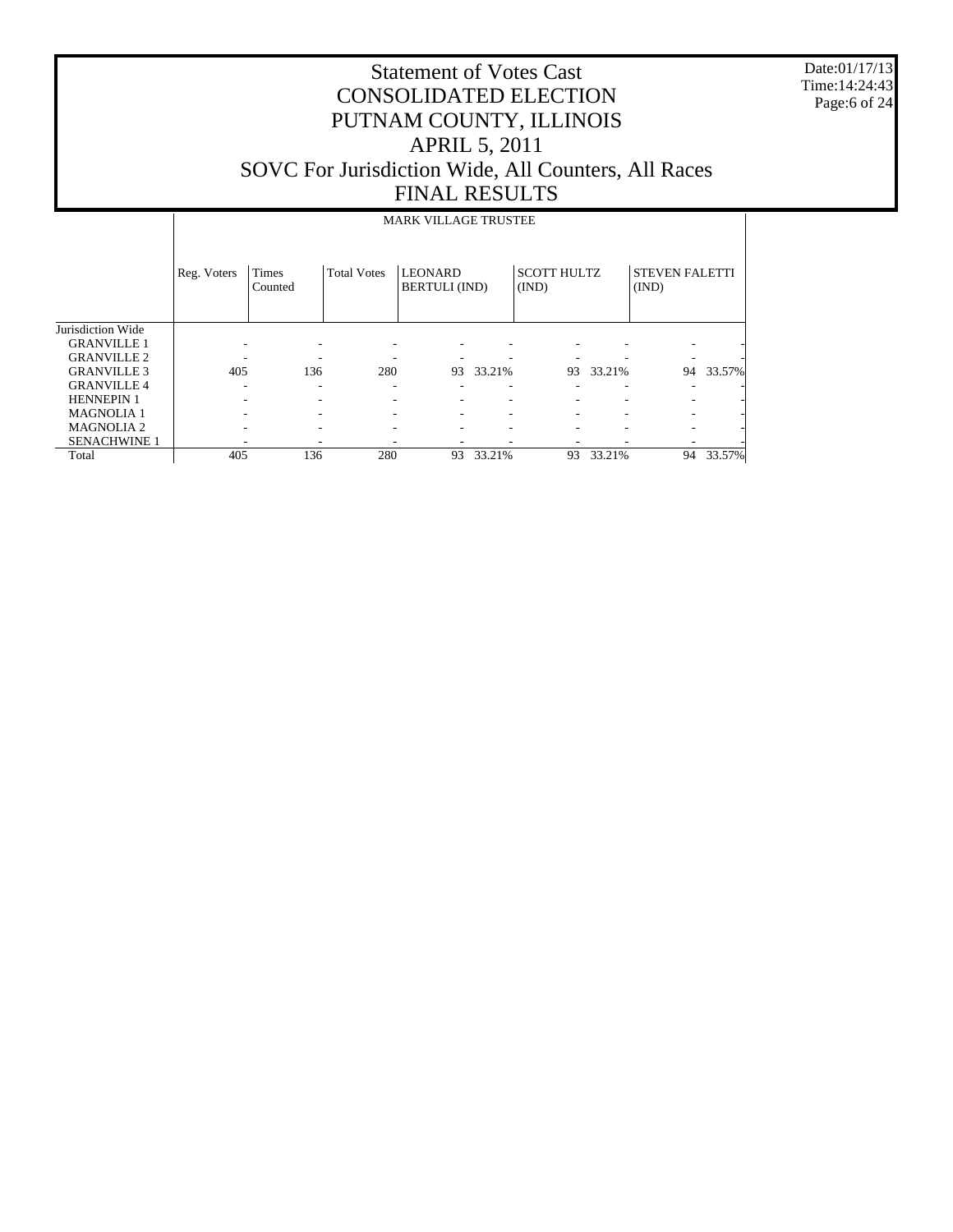Date:01/17/13 Time:14:24:43 Page:7 of 24

|                     |             |                  | <b>MCNABB VILLAGE TRUSTEE</b> |                                            |        |                                 |                |
|---------------------|-------------|------------------|-------------------------------|--------------------------------------------|--------|---------------------------------|----------------|
|                     | Reg. Voters | Times<br>Counted | <b>Total Votes</b>            | <b>BRADLEY B.</b><br><b>ACUNCIUS (IND)</b> |        | <b>BRANDY</b><br>SANDBERG (IND) |                |
| Jurisdiction Wide   |             |                  |                               |                                            |        |                                 |                |
| <b>GRANVILLE 1</b>  |             |                  |                               |                                            |        |                                 |                |
| <b>GRANVILLE 2</b>  |             |                  |                               |                                            |        |                                 |                |
| <b>GRANVILLE 3</b>  |             |                  |                               |                                            |        |                                 |                |
| <b>GRANVILLE 4</b>  |             |                  |                               |                                            |        |                                 | $\overline{a}$ |
| <b>HENNEPIN 1</b>   |             |                  |                               |                                            |        |                                 |                |
| <b>MAGNOLIA1</b>    |             |                  |                               |                                            |        |                                 |                |
| <b>MAGNOLIA2</b>    | 214         | 104              | 133                           | 75                                         | 56.39% |                                 | 58 43.61%      |
| <b>SENACHWINE 1</b> |             |                  |                               |                                            |        |                                 |                |
| Total               | 214         | 104              | 133                           | 75                                         | 56.39% | 58                              | 43.61%         |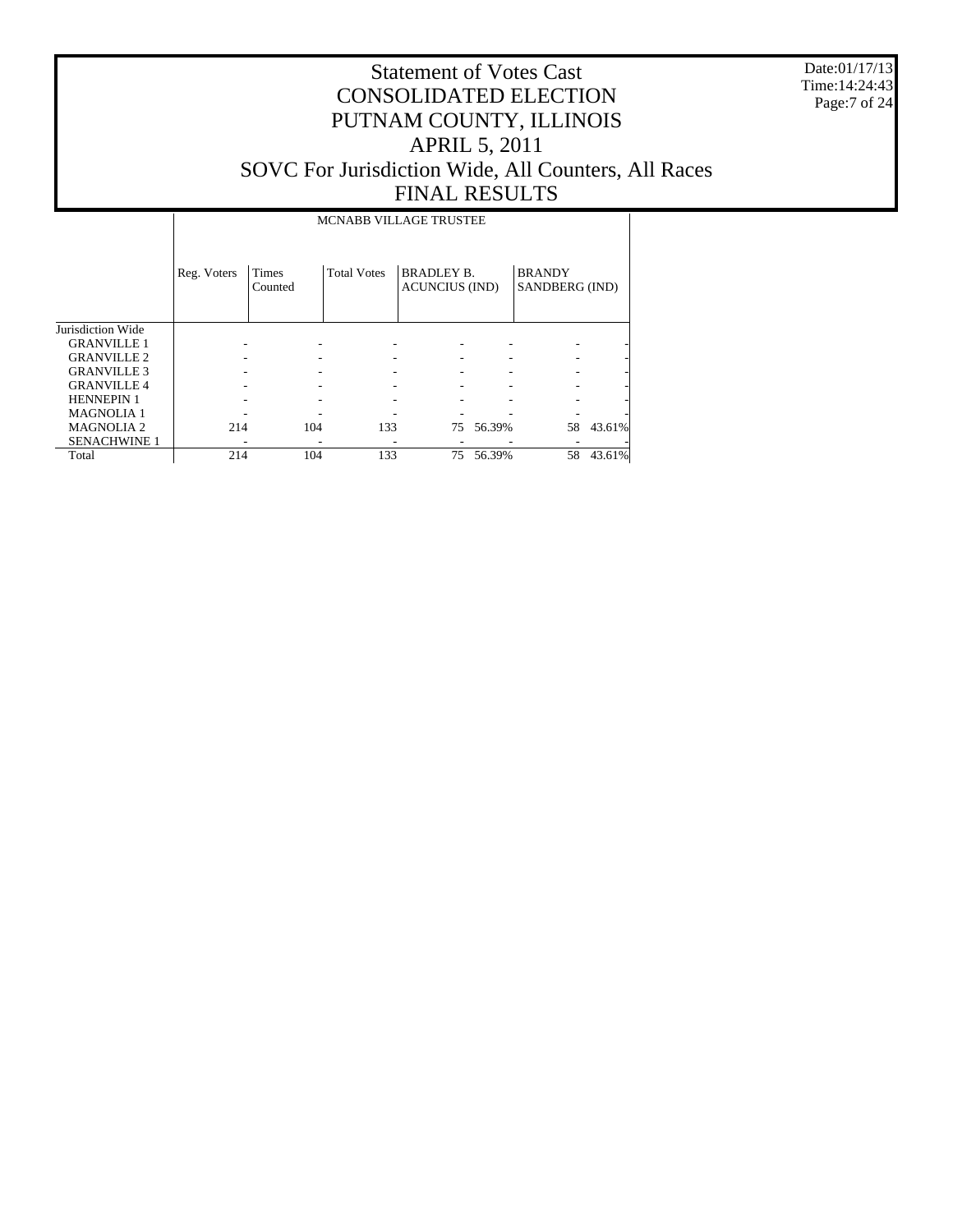Date:01/17/13 Time:14:24:43 Page:8 of 24

# Statement of Votes Cast CONSOLIDATED ELECTION PUTNAM COUNTY, ILLINOIS APRIL 5, 2011 SOVC For Jurisdiction Wide, All Counters, All Races FINAL RESULTS

STANDARD VILL TRUSTEE 4 YR

|                     | Reg. Voters | <b>Times</b><br>Counted | <b>Total Votes</b> | JOSEPH L.<br>PICCINELLI (IND) |           | <b>JOHN J. SEGHI</b><br>(IND) |        |
|---------------------|-------------|-------------------------|--------------------|-------------------------------|-----------|-------------------------------|--------|
| Jurisdiction Wide   |             |                         |                    |                               |           |                               |        |
| <b>GRANVILLE 1</b>  | 165         | 57                      | 103                |                               | 55 53.40% | 48                            | 46.60% |
| <b>GRANVILLE 2</b>  |             |                         |                    |                               |           |                               |        |
| <b>GRANVILLE 3</b>  |             |                         |                    |                               |           |                               |        |
| <b>GRANVILLE 4</b>  |             |                         |                    |                               |           |                               |        |
| <b>HENNEPIN 1</b>   |             |                         |                    |                               |           |                               |        |
| <b>MAGNOLIA1</b>    |             |                         |                    |                               |           |                               |        |
| <b>MAGNOLIA 2</b>   |             |                         |                    |                               |           |                               |        |
| <b>SENACHWINE 1</b> |             |                         |                    |                               |           |                               |        |
| Total               | 165         | 57                      | 103                | 55                            | 53.40%    | 48                            | 46.60% |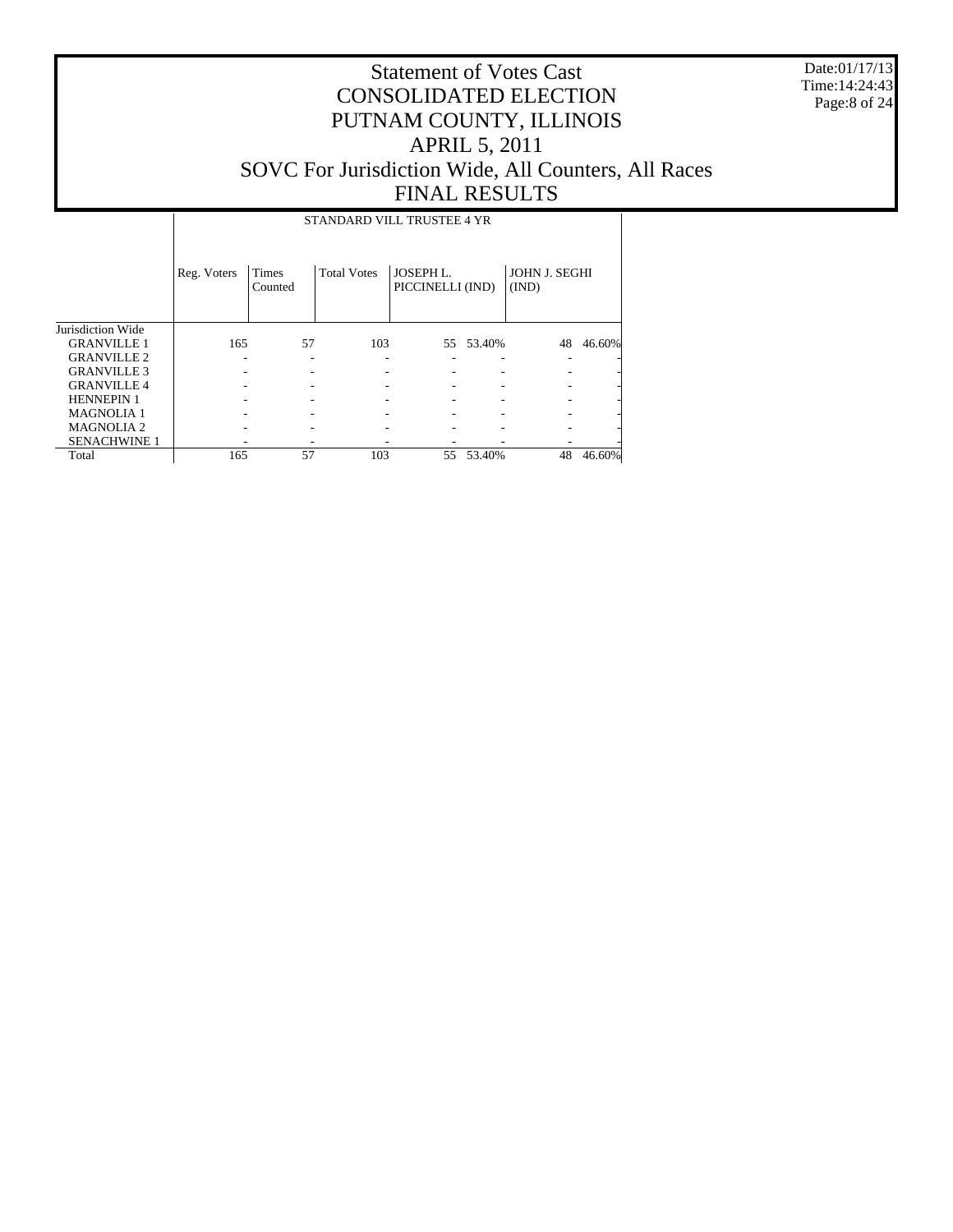Date:01/17/13 Time:14:24:43 Page:9 of 24

# Statement of Votes Cast CONSOLIDATED ELECTION PUTNAM COUNTY, ILLINOIS APRIL 5, 2011 SOVC For Jurisdiction Wide, All Counters, All Races FINAL RESULTS

Τ

|                     |             | STANDARD VILL TRUSTEE 2 YR |    |                                           |            |
|---------------------|-------------|----------------------------|----|-------------------------------------------|------------|
|                     | Reg. Voters | Times<br>Counted           |    | <b>Total Votes   NATHAN SONS</b><br>(IND) |            |
| Jurisdiction Wide   |             |                            |    |                                           |            |
| <b>GRANVILLE 1</b>  | 165         | 57                         | 41 |                                           | 41 100.00% |
| <b>GRANVILLE 2</b>  |             |                            |    |                                           |            |
| <b>GRANVILLE 3</b>  |             |                            |    |                                           |            |
| <b>GRANVILLE 4</b>  |             |                            |    |                                           |            |
| <b>HENNEPIN 1</b>   |             |                            |    |                                           |            |
| <b>MAGNOLIA1</b>    |             |                            |    |                                           |            |
| <b>MAGNOLIA 2</b>   |             |                            |    |                                           |            |
| <b>SENACHWINE 1</b> |             |                            |    |                                           |            |
| Total               | 165         | 57                         | 41 |                                           | 41 100,00% |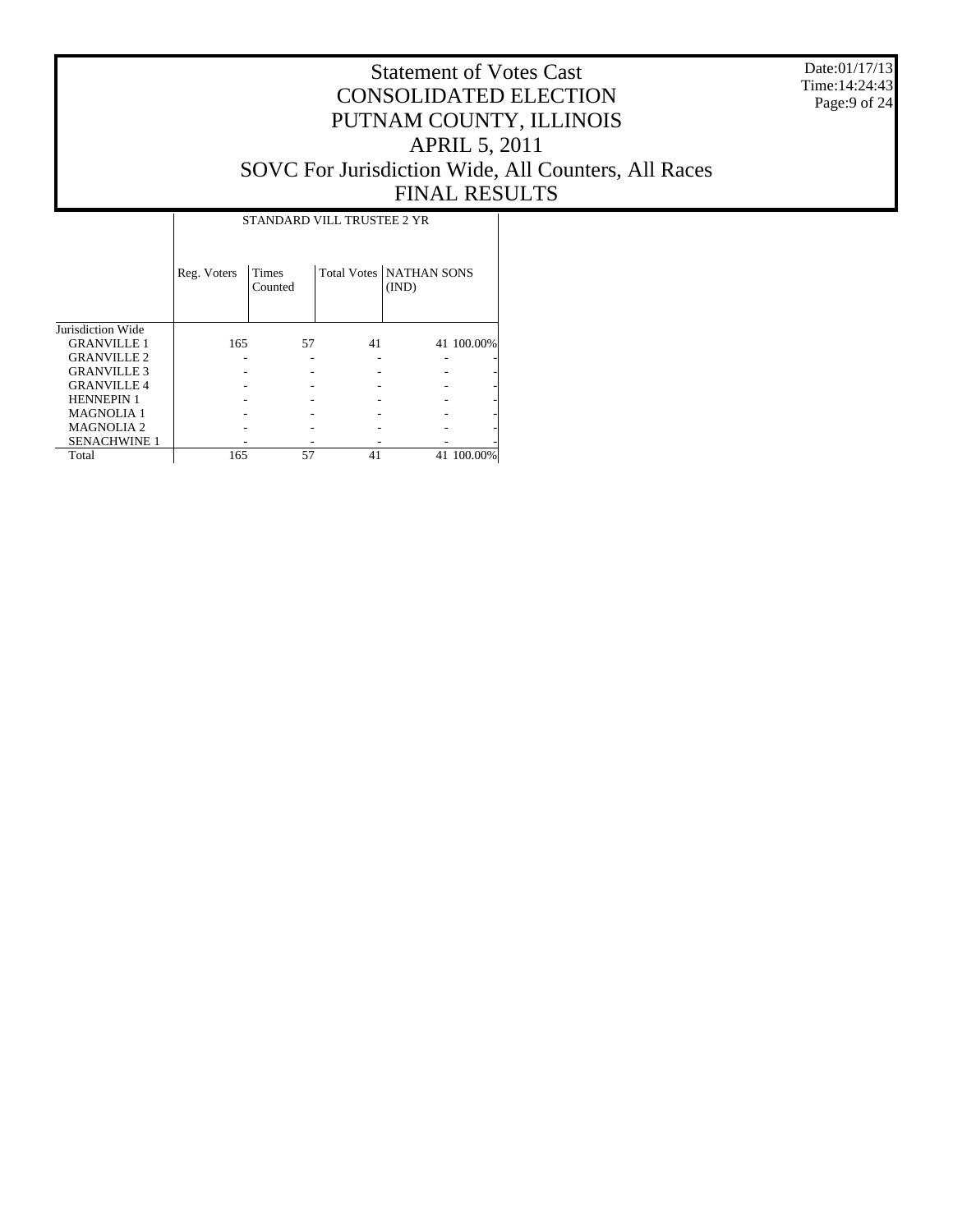Date:01/17/13 Time:14:24:43 Page:10 of 24

#### Statement of Votes Cast CONSOLIDATED ELECTION PUTNAM COUNTY, ILLINOIS APRIL 5, 2011 SOVC For Jurisdiction Wide, All Counters, All Races FINAL RESULTS

HENNEPIN PARK COMMISSIONER

|                     | Reg. Voters | <b>Times</b><br>Counted | <b>Total Votes</b> | <b>ROBERT LUCAS</b> |        | <b>GLENN BURR</b> |        |
|---------------------|-------------|-------------------------|--------------------|---------------------|--------|-------------------|--------|
| Jurisdiction Wide   |             |                         |                    |                     |        |                   |        |
| <b>GRANVILLE 1</b>  |             |                         |                    |                     |        |                   |        |
| <b>GRANVILLE 2</b>  |             |                         |                    |                     |        |                   |        |
| <b>GRANVILLE 3</b>  |             |                         |                    |                     |        |                   |        |
| <b>GRANVILLE 4</b>  |             |                         |                    |                     |        |                   |        |
| <b>HENNEPIN1</b>    | 564         | 286                     | 341                | 144                 | 42.23% | 197               | 57.77% |
| <b>MAGNOLIA1</b>    |             |                         |                    |                     |        |                   |        |
| <b>MAGNOLIA2</b>    |             |                         |                    |                     |        |                   |        |
| <b>SENACHWINE 1</b> |             |                         |                    |                     |        |                   |        |
| Total               | 564         | 286                     | 341                | 144                 | 42.23% | 197               | 57.77% |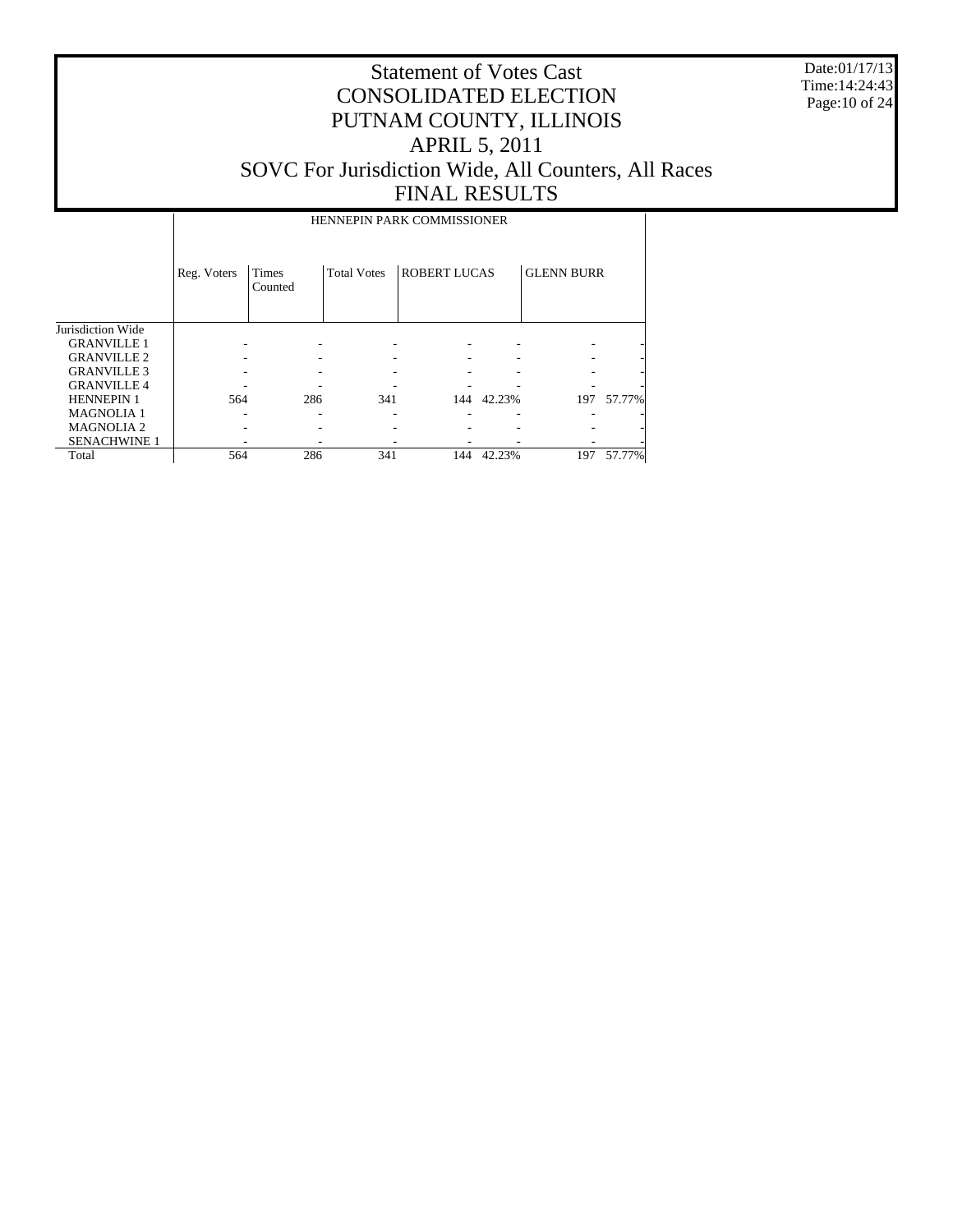Date:01/17/13 Time:14:24:43 Page:11 of 24

# Statement of Votes Cast CONSOLIDATED ELECTION PUTNAM COUNTY, ILLINOIS APRIL 5, 2011 SOVC For Jurisdiction Wide, All Counters, All Races FINAL RESULTS

#### PUTNAM LIB TRUSTEE

|                     | Reg. Voters | <b>Times</b><br>Counted | <b>Total Votes</b> | <b>MERRY BASSI</b> |        | DOUGLAS M.<br><b>ANZLOVAR</b> |        | <b>DIANE ANDERSEN</b> |        |
|---------------------|-------------|-------------------------|--------------------|--------------------|--------|-------------------------------|--------|-----------------------|--------|
| Jurisdiction Wide   |             |                         |                    |                    |        |                               |        |                       |        |
| <b>GRANVILLE 1</b>  | 319         | 104                     | 231                | 57                 | 24.68% | 41                            | 17.75% | 71                    | 30.74% |
| <b>GRANVILLE 2</b>  | 524         | 200                     | 446                | 119                | 26.68% | 89                            | 19.96% | 109                   | 24.44% |
| <b>GRANVILLE 3</b>  | 530         | 178                     | 396                | 98                 | 24.75% | 84                            | 21.21% | 103                   | 26.01% |
| <b>GRANVILLE 4</b>  | 698         | 239                     | 519                | 126                | 24.28% | 106                           | 20.42% | 152                   | 29.29% |
| <b>HENNEPIN 1</b>   | 957         | 405                     | 875                | 279                | 31.89% | 180                           | 20.57% | 174                   | 19.89% |
| <b>MAGNOLIA 1</b>   | 347         | 117                     | 242                | 54                 | 22.31% | 51                            | 21.07% | 56                    | 23.14% |
| <b>MAGNOLIA 2</b>   | 440         | 161                     | 363                | 90                 | 24.79% | 72                            | 19.83% | 82                    | 22.59% |
| <b>SENACHWINE 1</b> | 474         | 80                      | 156                | 37                 | 23.72% | 28                            | 17.95% | 30                    | 19.23% |
| Total               | 4289        | 1484                    | 3228               | 860                | 26.64% | 651                           | 20.17% | 777                   | 24.07% |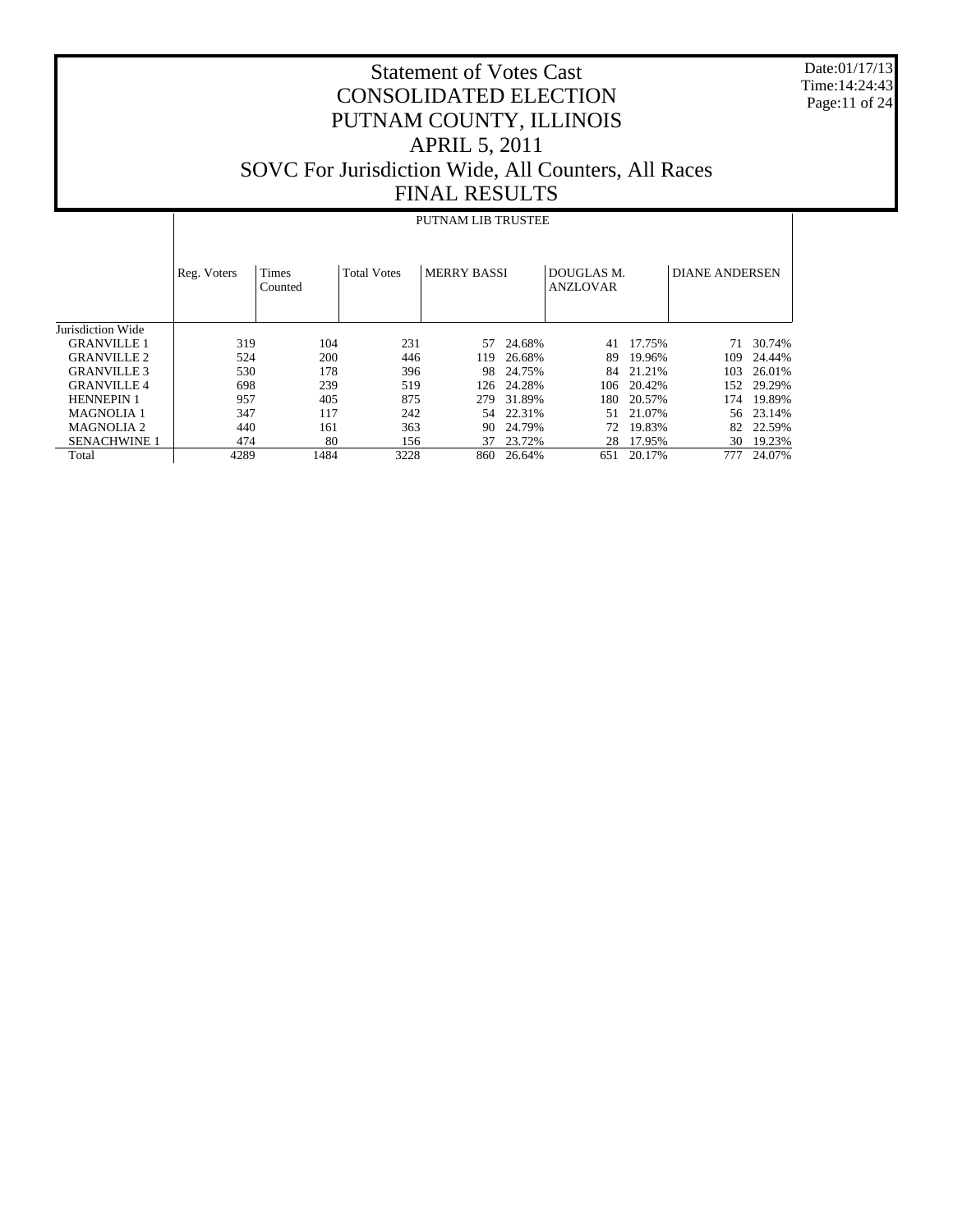Date:01/17/13 Time:14:24:43 Page:12 of 24

|                       | <b>PUTNAM LIB</b><br><b>TRUSTEE</b> |        |             | HENRY-SENACHWINE 5 BD 2 YR |                   |                   |            |  |  |  |  |
|-----------------------|-------------------------------------|--------|-------------|----------------------------|-------------------|-------------------|------------|--|--|--|--|
|                       | <b>KIMBERLY</b><br><b>McCRACKEN</b> |        | Reg. Voters | Times<br>Counted           | Total Votes DIANA | <b>WILLIAMSON</b> |            |  |  |  |  |
| Jurisdiction Wide     |                                     |        |             |                            |                   |                   |            |  |  |  |  |
| <b>GRANVILLE 1</b>    | 62                                  | 26.84% |             |                            |                   |                   |            |  |  |  |  |
| <b>GRANVILLE 2</b>    | 129                                 | 28.92% |             |                            |                   |                   |            |  |  |  |  |
| <b>GRANVILLE 3</b>    | 111                                 | 28.03% |             |                            |                   |                   |            |  |  |  |  |
| <b>GRANVILLE 4</b>    | 135                                 | 26.01% |             |                            |                   |                   |            |  |  |  |  |
| <b>HENNEPIN 1</b>     | 242                                 | 27.66% |             |                            |                   |                   |            |  |  |  |  |
| <b>MAGNOLIA1</b>      | 81                                  | 33.47% | 3           | $\mathfrak{D}$             | 2                 |                   | 2 100.00%  |  |  |  |  |
| MAGNOLIA <sub>2</sub> | 119                                 | 32.78% |             |                            |                   |                   |            |  |  |  |  |
| <b>SENACHWINE 1</b>   | 61                                  | 39.10% | 472         | 79                         | 58                |                   | 58 100.00% |  |  |  |  |
| Total                 | 940                                 | 29.12% | 475         | 81                         | 60                |                   | 60 100.00% |  |  |  |  |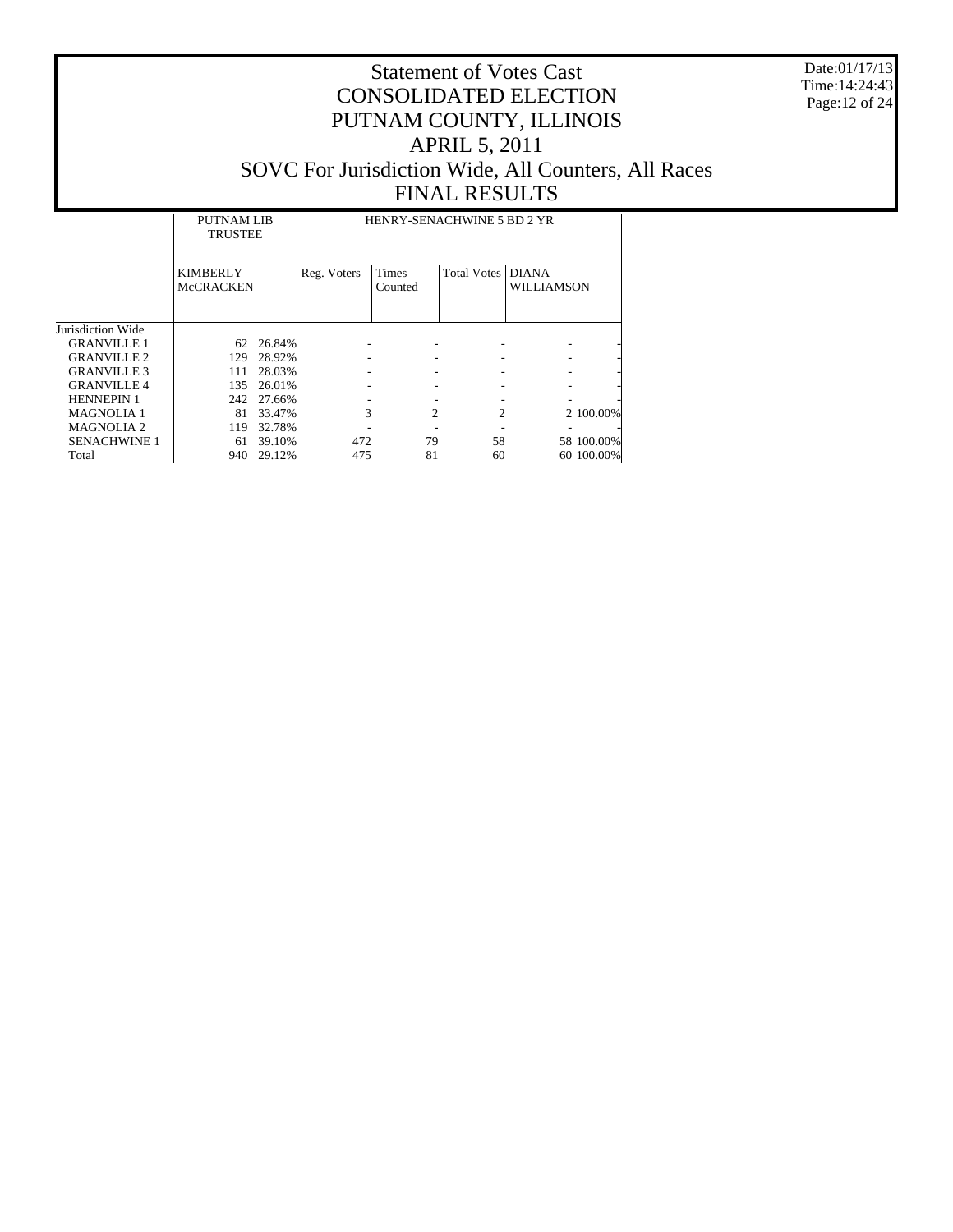Date:01/17/13 Time:14:24:43 Page:13 of 24

|                     | HENRY-SENACHWINE 5 BD 4 YR |                  |                    |                            |          |                                  |                          |                   |        |                      |        |  |  |
|---------------------|----------------------------|------------------|--------------------|----------------------------|----------|----------------------------------|--------------------------|-------------------|--------|----------------------|--------|--|--|
|                     | Reg. Voters                | Times<br>Counted | <b>Total Votes</b> | <b>MARY</b><br>JAEGER-VOSS |          | <b>MICHELLE</b><br><b>GIBSON</b> |                          | <b>JOYCE WOOD</b> |        | <b>JEREEN MERCER</b> |        |  |  |
| Jurisdiction Wide   |                            |                  |                    |                            |          |                                  |                          |                   |        |                      |        |  |  |
| <b>GRANVILLE 1</b>  |                            |                  |                    |                            |          |                                  |                          |                   |        |                      |        |  |  |
| <b>GRANVILLE 2</b>  |                            |                  |                    |                            |          |                                  | ۰                        |                   |        | ۰                    |        |  |  |
| <b>GRANVILLE 3</b>  |                            | ۰                |                    |                            |          |                                  | ۰                        |                   |        | ٠                    |        |  |  |
| <b>GRANVILLE 4</b>  |                            |                  |                    |                            |          |                                  | ٠                        |                   |        | ۰                    |        |  |  |
| <b>HENNEPIN 1</b>   |                            |                  |                    |                            |          |                                  | -                        |                   |        | ۰                    |        |  |  |
| <b>MAGNOLIA1</b>    | 3                          | 2                | $\overline{4}$     | $\Omega$                   | $0.00\%$ | $\overline{2}$                   | 50.00%                   | $\Omega$          | 0.00%  | $\Omega$             | 0.00%  |  |  |
| <b>MAGNOLIA 2</b>   |                            |                  |                    |                            |          |                                  | $\overline{\phantom{a}}$ |                   |        |                      |        |  |  |
| <b>SENACHWINE 1</b> | 472                        | 79               | 194                | 26                         | 13.40%   | 31                               | 15.98%                   | 25                | 12.89% | 48                   | 24.74% |  |  |
| Total               | 475                        | 81               | 198                | 26                         | 13.13%   | 33                               | 16.67%                   | 25                | 12.63% | 48                   | 24.24% |  |  |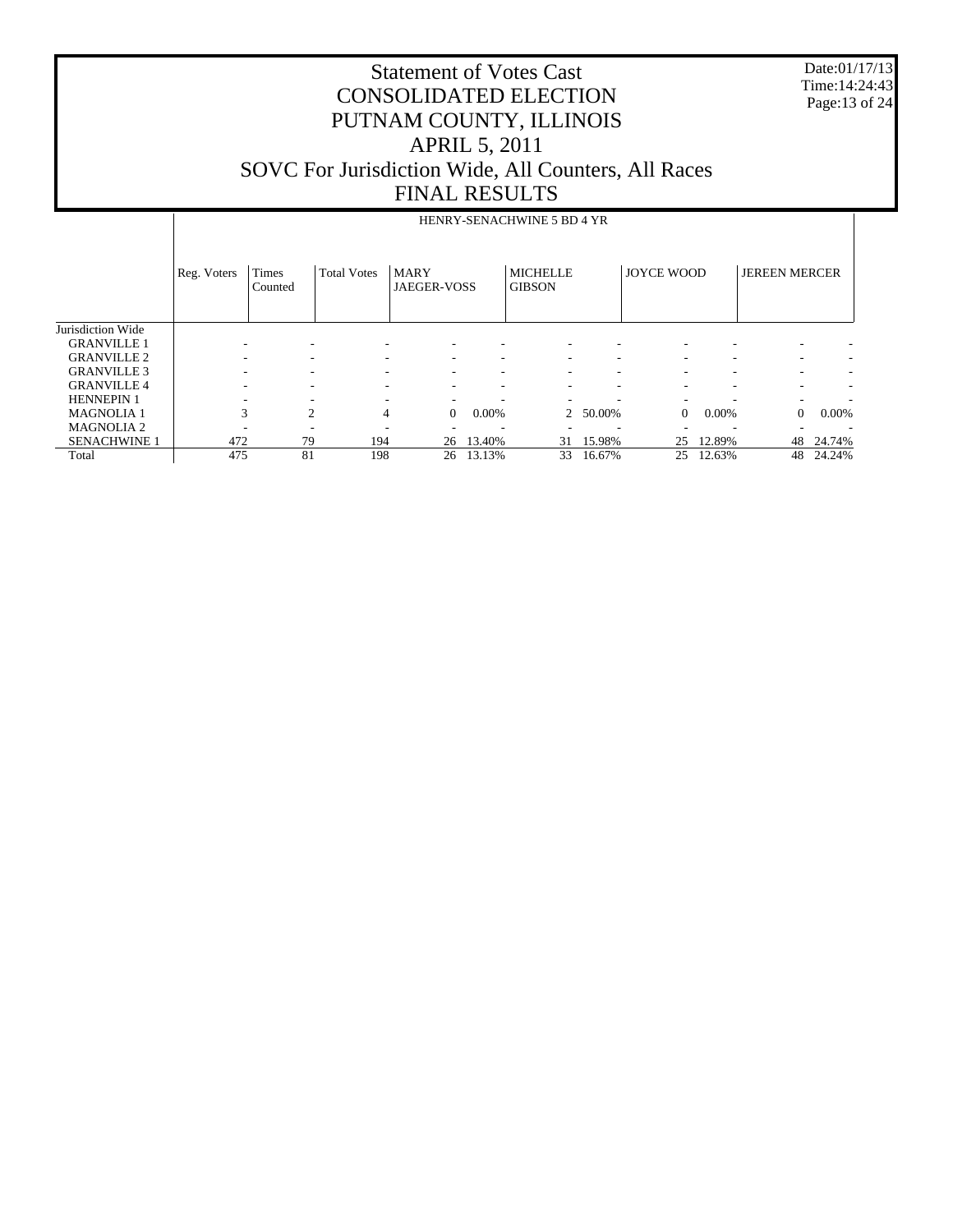Date:01/17/13 Time:14:24:43 Page:14 of 24

|                     | HENRY-SENACHWINE 5 BD 4 YR  |        |                                     |        |  |  |  |  |  |  |  |
|---------------------|-----------------------------|--------|-------------------------------------|--------|--|--|--|--|--|--|--|
|                     | SIBYL SCHROCK               |        | <b>CHRISTOPHER</b><br><b>MOBERG</b> |        |  |  |  |  |  |  |  |
| Jurisdiction Wide   |                             |        |                                     |        |  |  |  |  |  |  |  |
| <b>GRANVILLE 1</b>  |                             |        |                                     |        |  |  |  |  |  |  |  |
| <b>GRANVILLE 2</b>  |                             |        |                                     |        |  |  |  |  |  |  |  |
| <b>GRANVILLE 3</b>  |                             |        |                                     |        |  |  |  |  |  |  |  |
| <b>GRANVILLE4</b>   |                             |        |                                     |        |  |  |  |  |  |  |  |
| <b>HENNEPIN 1</b>   |                             |        |                                     |        |  |  |  |  |  |  |  |
| <b>MAGNOLIA1</b>    | $\mathcal{D}_{\mathcal{L}}$ | 50.00% | Ω                                   | 0.00%  |  |  |  |  |  |  |  |
| <b>MAGNOLIA 2</b>   |                             |        |                                     |        |  |  |  |  |  |  |  |
| <b>SENACHWINE 1</b> | 36                          | 18.56% | 28                                  | 14.43% |  |  |  |  |  |  |  |
| Total               | 38                          | 19.19% | 28                                  | 14.14% |  |  |  |  |  |  |  |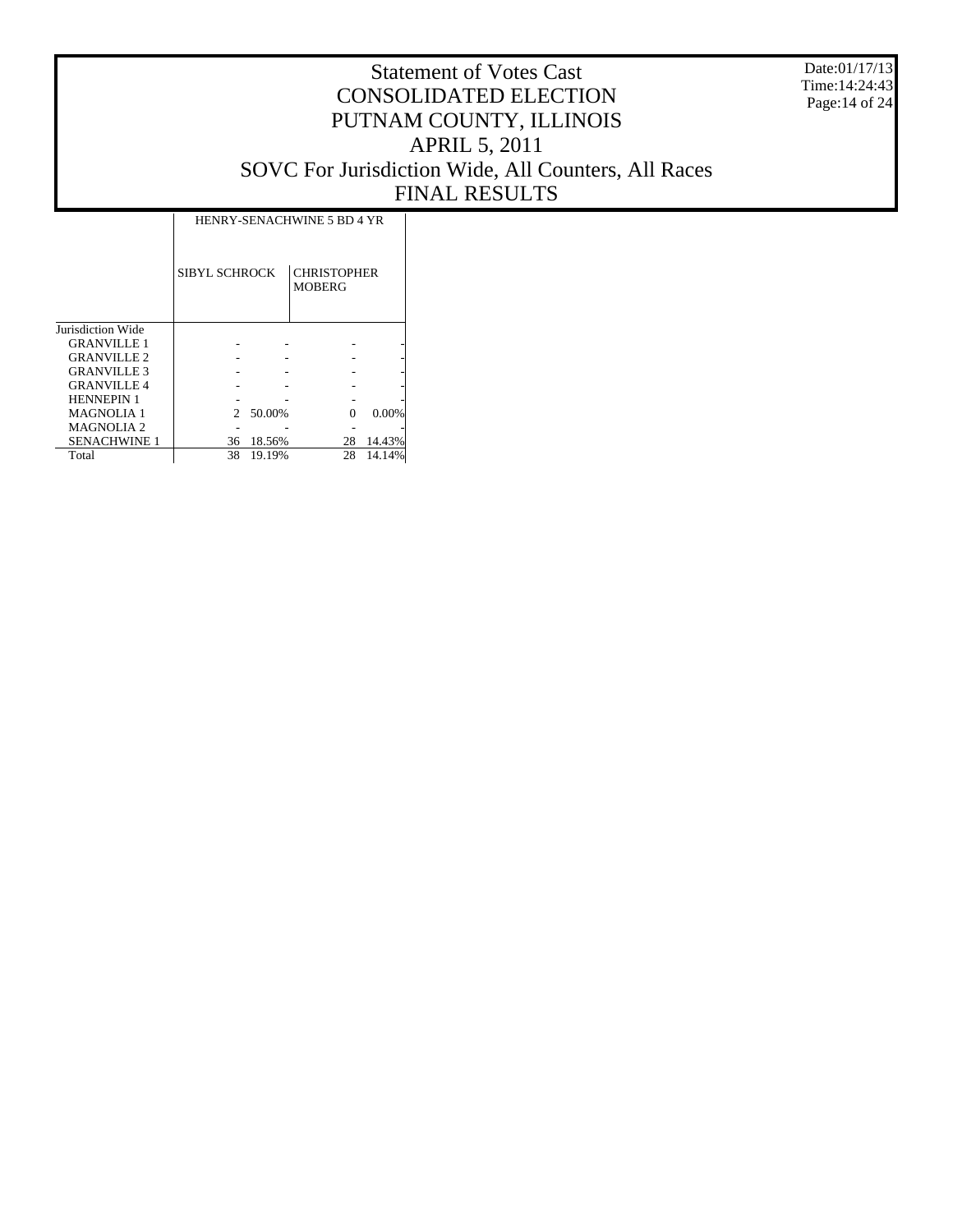Date:01/17/13 Time:14:24:43 Page:15 of 24

# Statement of Votes Cast CONSOLIDATED ELECTION PUTNAM COUNTY, ILLINOIS APRIL 5, 2011 SOVC For Jurisdiction Wide, All Counters, All Races FINAL RESULTS

#### PUTNAM 535 BOARD

|                       | Reg. Voters              | <b>Times</b><br>Counted | <b>Total Votes</b> | MICHELLE EDENS |           | <b>LAURIE L. GLENN</b> |        | <b>JENNIFER SMOODE</b> |        |
|-----------------------|--------------------------|-------------------------|--------------------|----------------|-----------|------------------------|--------|------------------------|--------|
| Jurisdiction Wide     |                          |                         |                    |                |           |                        |        |                        |        |
| <b>GRANVILLE 1</b>    | 319                      | 104                     | 265                |                | 38 14.34% | 33                     | 12.45% | 58                     | 21.89% |
| <b>GRANVILLE 2</b>    | 524                      | 200                     | 521                | 70             | 13.44%    | 74                     | 14.20% | 111                    | 21.31% |
| <b>GRANVILLE 3</b>    | 530                      | 178                     | 442                | 52             | 11.76%    | 69                     | 15.61% | 79                     | 17.87% |
| <b>GRANVILLE 4</b>    | 698                      | 239                     | 569                | 57             | 10.02%    | 84                     | 14.76% | 140                    | 24.60% |
| <b>HENNEPIN 1</b>     | 957                      | 405                     | 1018               | 150.           | 14.73%    | 181                    | 17.78% | 39                     | 3.83%  |
| <b>MAGNOLIA 1</b>     | 344                      | 115                     | 293                | 41             | 13.99%    | 95                     | 32.42% | 24                     | 8.19%  |
| MAGNOLIA <sub>2</sub> | 440                      | 161                     | 444                | 98             | 22.07%    | 128                    | 28.83% | 28                     | 6.31%  |
| <b>SENACHWINE 1</b>   | $\overline{\phantom{a}}$ | ۰                       |                    |                |           |                        |        |                        |        |
| Total                 | 3812                     | 1402                    | 3552               | 506            | 14.25%    | 664                    | 18.69% | 479                    | 13.49% |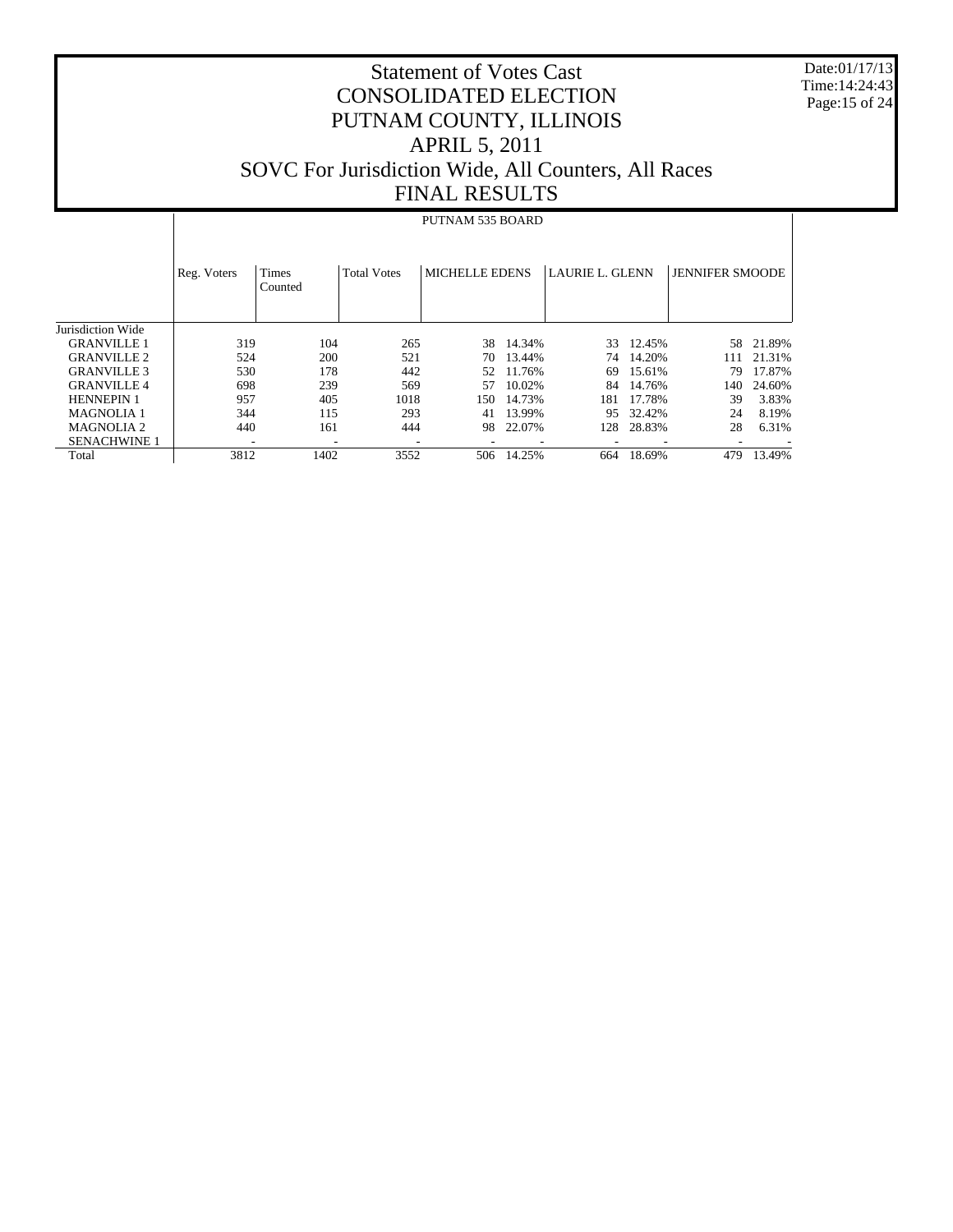Date:01/17/13 Time:14:24:43 Page:16 of 24

# Statement of Votes Cast CONSOLIDATED ELECTION PUTNAM COUNTY, ILLINOIS APRIL 5, 2011 SOVC For Jurisdiction Wide, All Counters, All Races FINAL RESULTS

т

|                     |                   | PUTNAM 535 BOARD |                                    |        |                      |        |  |  |  |  |  |  |  |
|---------------------|-------------------|------------------|------------------------------------|--------|----------------------|--------|--|--|--|--|--|--|--|
|                     | <b>ANN HOLMES</b> |                  | <b>JAMES ALAN</b><br><b>GIBSON</b> |        | <b>ADRIANE SHORE</b> |        |  |  |  |  |  |  |  |
| Jurisdiction Wide   |                   |                  |                                    |        |                      |        |  |  |  |  |  |  |  |
| <b>GRANVILLE 1</b>  | 35                | 13.21%           | 45                                 | 16.98% | 56                   | 21.13% |  |  |  |  |  |  |  |
| <b>GRANVILLE 2</b>  | 53                | 10.17%           | 75                                 | 14.40% | 138                  | 26.49% |  |  |  |  |  |  |  |
| <b>GRANVILLE 3</b>  | 52                | 11.76%           | 86                                 | 19.46% | 104                  | 23.53% |  |  |  |  |  |  |  |
| <b>GRANVILLE 4</b>  | 57                | 10.02%           | 76                                 | 13.36% | 155                  | 27.24% |  |  |  |  |  |  |  |
| <b>HENNEPIN 1</b>   | 208               | 20.43%           | 259                                | 25.44% | 181                  | 17.78% |  |  |  |  |  |  |  |
| <b>MAGNOLIA 1</b>   | 16                | 5.46%            | 54                                 | 18.43% | 63                   | 21.50% |  |  |  |  |  |  |  |
| MAGNOLIA 2          | 31                | 6.98%            | 82                                 | 18.47% | 77                   | 17.34% |  |  |  |  |  |  |  |
| <b>SENACHWINE 1</b> |                   |                  |                                    |        |                      |        |  |  |  |  |  |  |  |
| Total               | 452               | 12.73%           | 677                                | 19.06% | 774                  | 21.79% |  |  |  |  |  |  |  |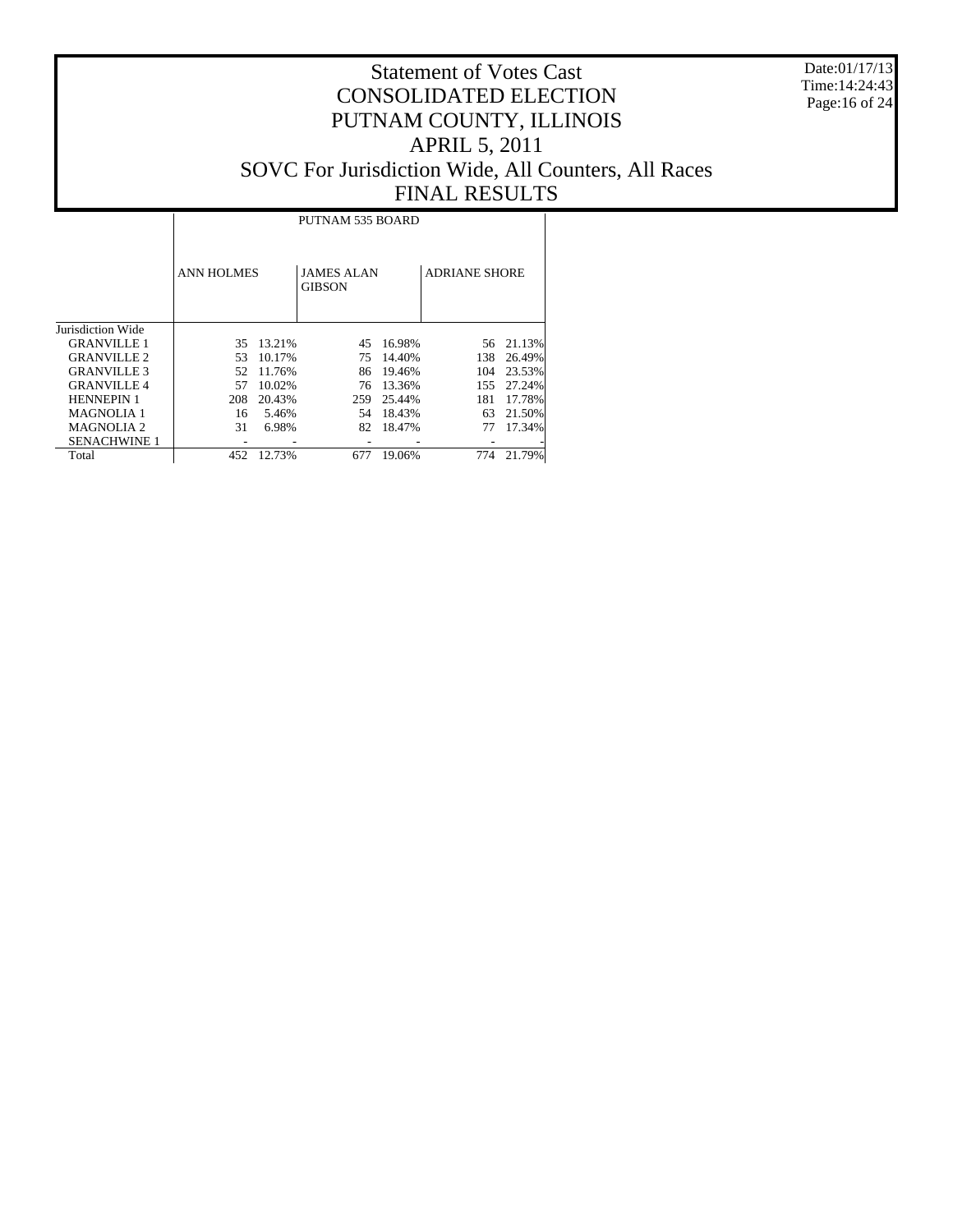Date:01/17/13 Time:14:24:43 Page:17 of 24

|                     |                | PRINCETON 115 BOARD |                |                             |       |                                     |       |                   |        |            |        |                                |       |  |
|---------------------|----------------|---------------------|----------------|-----------------------------|-------|-------------------------------------|-------|-------------------|--------|------------|--------|--------------------------------|-------|--|
|                     | Reg.<br>Voters | Times<br>Counted    | Total<br>Votes | CYNTHIA L.<br><b>DeCLUE</b> |       | <b>STEPHEN N.</b><br><b>BOUSLOG</b> |       | <b>MARK FRANK</b> |        | J. P. ALEY |        | <b>PETER</b><br><b>MANGOLD</b> |       |  |
| Jurisdiction Wide   |                |                     |                |                             |       |                                     |       |                   |        |            |        |                                |       |  |
| <b>GRANVILLE 1</b>  |                |                     |                |                             |       |                                     |       |                   |        |            |        | ۰                              |       |  |
| <b>GRANVILLE 2</b>  |                |                     |                |                             | ۰     | ۰                                   |       |                   |        |            |        | ۰                              |       |  |
| <b>GRANVILLE 3</b>  |                |                     |                |                             | ۰     | ۰                                   |       |                   |        |            | ۰      | ۰                              |       |  |
| <b>GRANVILLE4</b>   |                |                     |                |                             | ۰     | ٠                                   | ٠     | ۰                 | ۰      | ۰          | ۰      | ٠                              |       |  |
| <b>HENNEPIN 1</b>   |                |                     |                |                             | ۰     | ٠                                   | ۰     | ۰                 | ۰      | ۰          | ٠      | ٠                              |       |  |
| <b>MAGNOLIA1</b>    |                |                     |                |                             | ۰     | ۰                                   | ۰     |                   | ۰      |            | ۰      | ۰                              |       |  |
| <b>MAGNOLIA2</b>    |                | ۰                   |                |                             | ۰     | ۰                                   |       |                   |        |            | ۰      | ٠                              |       |  |
| <b>SENACHWINE 1</b> | ∍              |                     |                | $\Omega$                    | 0.00% | $\Omega$                            | 0.00% |                   | 50.00% |            | 50.00% | $\Omega$                       | 0.00% |  |
| Total               | $\overline{c}$ |                     | $\overline{c}$ | $\overline{0}$              | 0.00% | $\mathbf{0}$                        | 0.00% |                   | 50.00% |            | 50.00% | $\mathbf{0}$                   | 0.00% |  |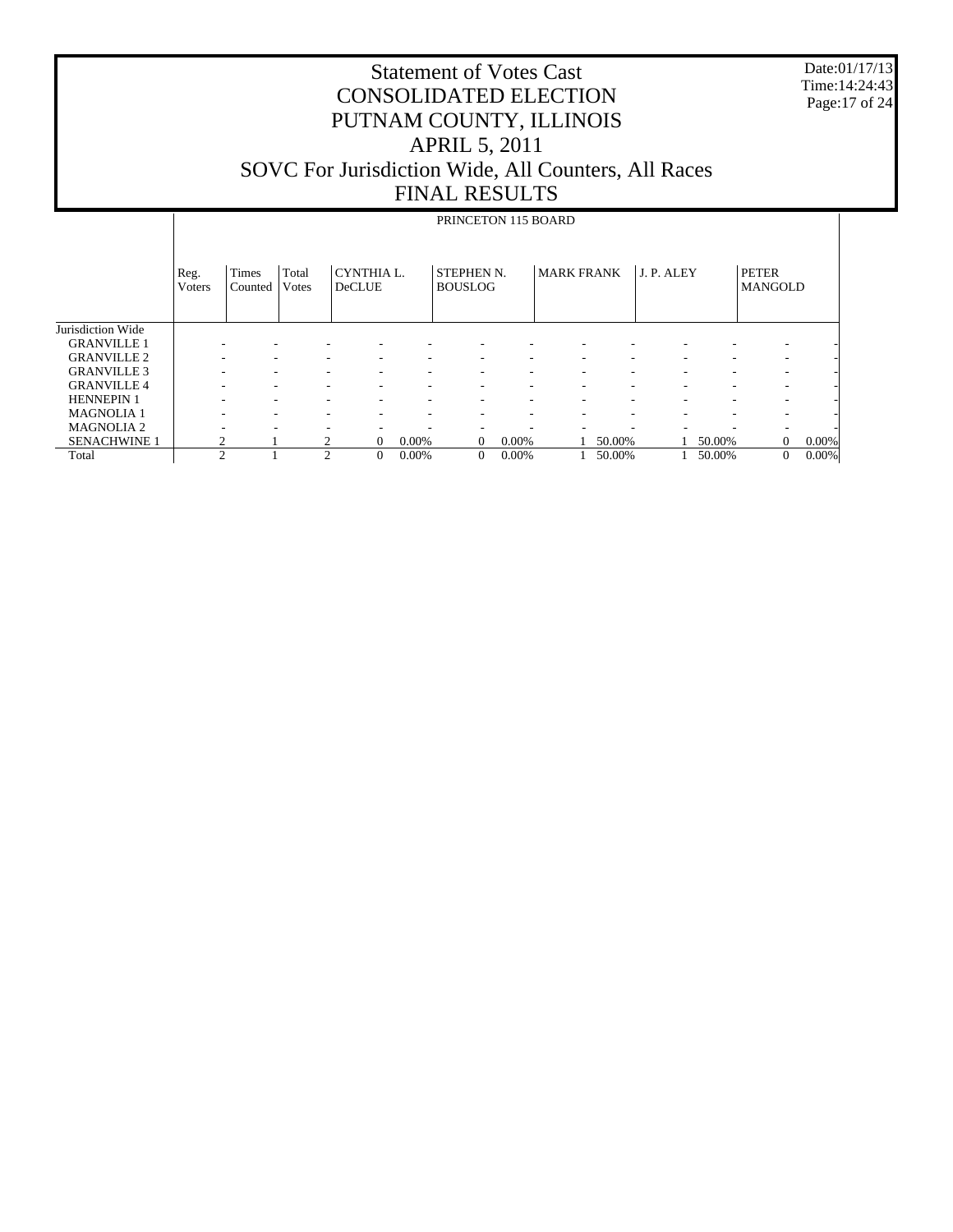Date:01/17/13 Time:14:24:43 Page:18 of 24

|                     |                | PRINCETON 500 BD 2 YR |                |                                 |           |                   |       |  |  |  |  |  |  |
|---------------------|----------------|-----------------------|----------------|---------------------------------|-----------|-------------------|-------|--|--|--|--|--|--|
|                     | Reg.<br>Voters | Times<br>Counted      | Total<br>Votes | <b>COLLEEN</b><br><b>SAILER</b> |           | <b>ANNE CLICK</b> |       |  |  |  |  |  |  |
| Jurisdiction Wide   |                |                       |                |                                 |           |                   |       |  |  |  |  |  |  |
| <b>GRANVILLE 1</b>  |                |                       |                |                                 |           |                   |       |  |  |  |  |  |  |
| <b>GRANVILLE 2</b>  |                |                       |                |                                 |           |                   |       |  |  |  |  |  |  |
| <b>GRANVILLE 3</b>  |                |                       |                |                                 |           |                   |       |  |  |  |  |  |  |
| <b>GRANVILLE 4</b>  |                |                       |                |                                 |           |                   |       |  |  |  |  |  |  |
| <b>HENNEPIN 1</b>   |                |                       |                |                                 |           |                   |       |  |  |  |  |  |  |
| <b>MAGNOLIA1</b>    |                |                       |                |                                 |           |                   |       |  |  |  |  |  |  |
| <b>MAGNOLIA2</b>    |                |                       |                |                                 |           |                   |       |  |  |  |  |  |  |
| <b>SENACHWINE 1</b> |                |                       |                |                                 | 1 100.00% | 0                 | 0.00% |  |  |  |  |  |  |
| Total               | $\mathfrak{D}$ |                       |                |                                 | 1 100.00% | $\theta$          | 0.00% |  |  |  |  |  |  |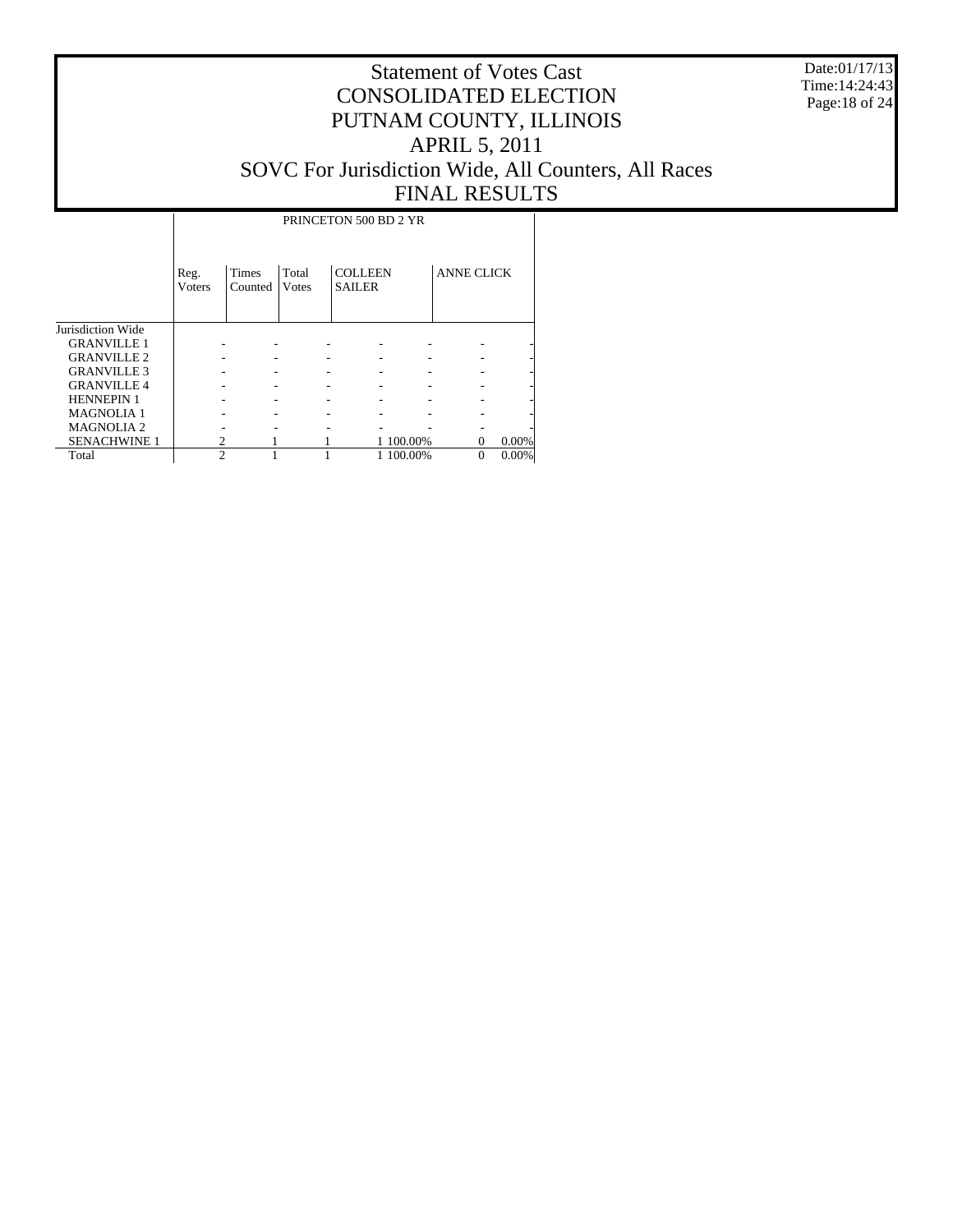Date:01/17/13 Time:14:24:43 Page:19 of 24

|                     | PRINCETON 500 BD 4 YR |                          |                |                   |          |                  |        |                    |       |                     |          |                    |        |
|---------------------|-----------------------|--------------------------|----------------|-------------------|----------|------------------|--------|--------------------|-------|---------------------|----------|--------------------|--------|
|                     |                       |                          |                |                   |          |                  |        |                    |       |                     |          |                    |        |
|                     | Reg.<br>Voters        | Times<br>Counted         | Total<br>Votes | <b>EGAN HICKS</b> |          | <b>AL TAYLOR</b> |        | <b>CHRIS ARNDT</b> |       | <b>TERRY O'NEIL</b> |          | <b>GARY COATES</b> |        |
| Jurisdiction Wide   |                       |                          |                |                   |          |                  |        |                    |       |                     |          |                    |        |
| <b>GRANVILLE 1</b>  |                       |                          |                |                   |          |                  |        |                    |       |                     |          |                    |        |
| <b>GRANVILLE 2</b>  |                       |                          |                |                   |          |                  |        |                    |       |                     |          |                    |        |
| <b>GRANVILLE 3</b>  |                       |                          |                | ۰.                | ٠        | ٠                | ۰.     |                    | ٠     | ٠                   |          |                    | ۰      |
| <b>GRANVILLE 4</b>  |                       |                          |                |                   | ۰        | ۰                | ۰      | ۰.                 | -     | ۰                   |          | ۰                  | ٠      |
| <b>HENNEPIN 1</b>   |                       |                          |                |                   | ۰        | ۰                | ۰.     | ۰.                 | -     | ۰.                  |          | ۰                  | ٠      |
| <b>MAGNOLIA1</b>    |                       | $\overline{\phantom{a}}$ |                | ۰.                | ۰        |                  | ۰      | ۰.                 | ۰.    | ۰                   | ۰        |                    | ۰      |
| <b>MAGNOLIA2</b>    |                       |                          |                |                   |          |                  |        |                    |       |                     |          |                    |        |
| <b>SENACHWINE 1</b> | 2                     |                          |                | $\theta$          | $0.00\%$ |                  | 50.00% | $\mathbf{0}$       | 0.00% | $\mathbf{0}$        | $0.00\%$ |                    | 50.00% |
| Total               | $\overline{c}$        |                          | $\mathfrak{D}$ | $\theta$          | 0.00%    |                  | 50.00% | $\boldsymbol{0}$   | 0.00% | $\mathbf{0}$        | 0.00%    |                    | 50.00% |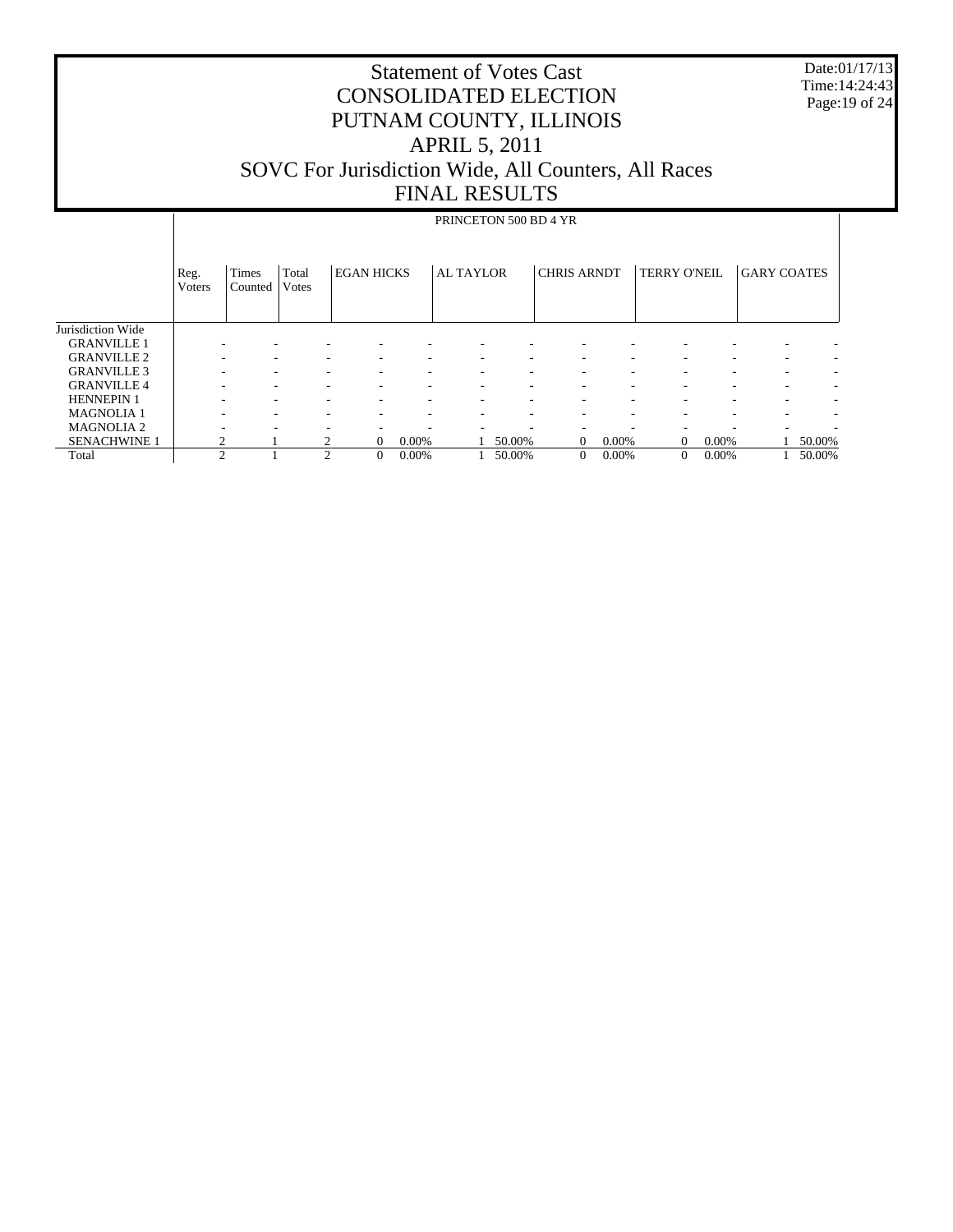Date:01/17/13 Time:14:24:43 Page:20 of 24

|                     | PRINCETON 500                  |
|---------------------|--------------------------------|
|                     | BD 4 YR                        |
|                     | <b>STEPHANIE</b><br>VAN ORDSTR |
| Jurisdiction Wide   |                                |
| <b>GRANVILLE 1</b>  |                                |
| <b>GRANVILLE 2</b>  |                                |
| <b>GRANVILLE 3</b>  |                                |
| <b>GRANVILLE 4</b>  |                                |
| <b>HENNEPIN 1</b>   |                                |
| <b>MAGNOLIA 1</b>   |                                |
| <b>MAGNOLIA 2</b>   |                                |
| <b>SENACHWINE 1</b> | $0.00\%$<br>0                  |
| Total               | $0.00\%$                       |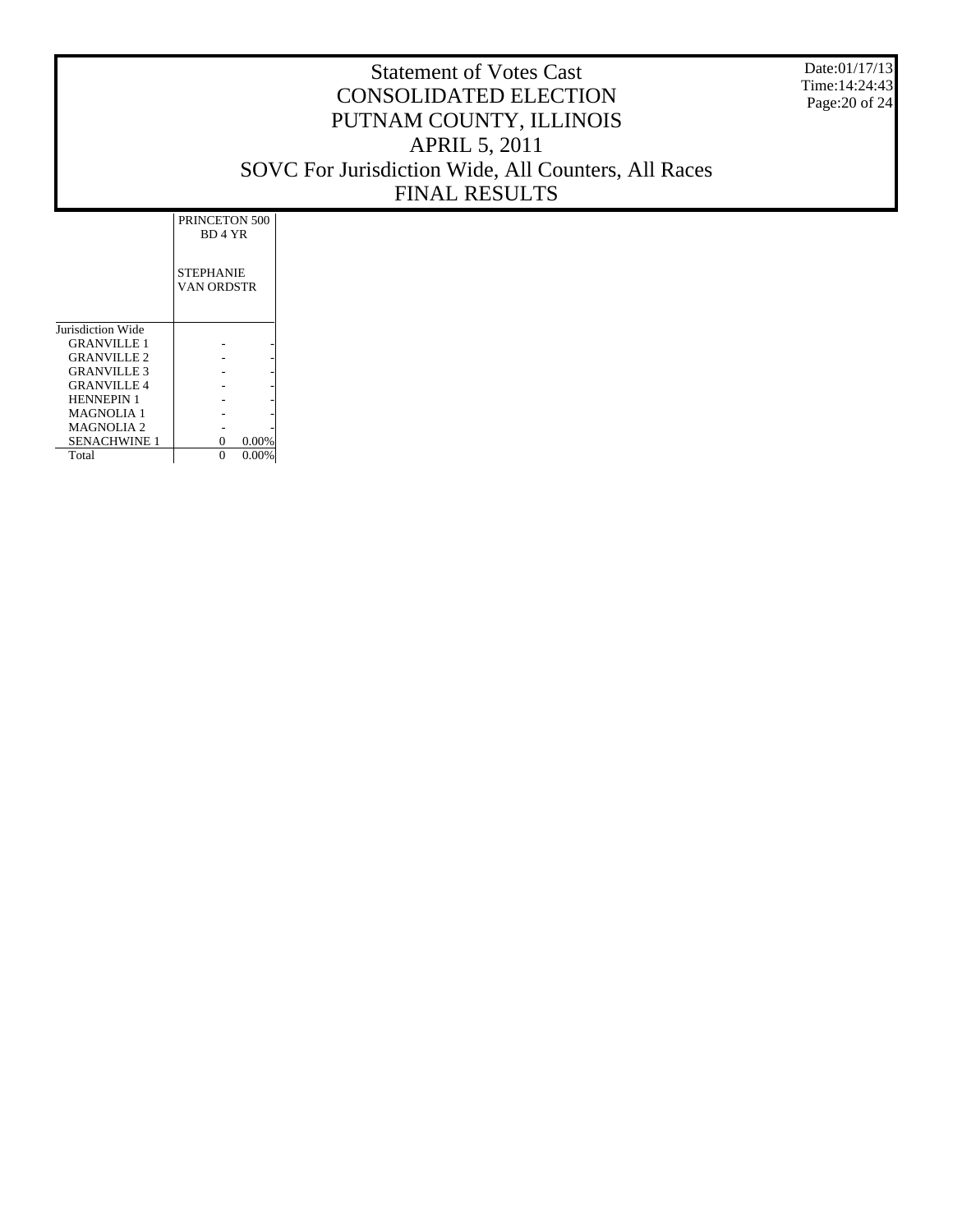Date:01/17/13 Time:14:24:43 Page:21 of 24

# Statement of Votes Cast CONSOLIDATED ELECTION PUTNAM COUNTY, ILLINOIS APRIL 5, 2011 SOVC For Jurisdiction Wide, All Counters, All Races FINAL RESULTS

#### ILL VALLEY COL 513 TRST 6 YR

|                     | Reg. Voters | <b>Times</b><br>Counted | <b>Total Votes</b> | <b>BRANDON W.</b><br><b>EVANS</b> |        | <b>MICHAEL</b><br><b>DRISCOLL</b> |        | <b>DAVID OWEN</b><br><b>MALLERY</b> |        |
|---------------------|-------------|-------------------------|--------------------|-----------------------------------|--------|-----------------------------------|--------|-------------------------------------|--------|
| Jurisdiction Wide   |             |                         |                    |                                   |        |                                   |        |                                     |        |
| <b>GRANVILLE 1</b>  | 319         | 104                     | 173                | 29                                | 16.76% | 29                                | 16.76% | 71                                  | 41.04% |
| <b>GRANVILLE 2</b>  | 524         | 200                     | 340                | 56                                | 16.47% | 60                                | 17.65% | 124                                 | 36.47% |
| <b>GRANVILLE 3</b>  | 530         | 178                     | 295                | 53.                               | 17.97% | 48                                | 16.27% | 114                                 | 38.64% |
| <b>GRANVILLE4</b>   | 698         | 239                     | 384                | 66                                | 17.19% | 66                                | 17.19% | 158                                 | 41.15% |
| <b>HENNEPIN 1</b>   | 957         | 405                     | 593                | 73                                | 12.31% | 82                                | 13.83% | 319                                 | 53.79% |
| <b>MAGNOLIA 1</b>   | 347         | 117                     | 198                | 41                                | 20.71% | 34                                | 17.17% | 74                                  | 37.37% |
| <b>MAGNOLIA 2</b>   | 440         | 161                     | 297                | 62                                | 20.88% | 58                                | 19.53% | 91                                  | 30.64% |
| <b>SENACHWINE 1</b> | 474         | 80                      | 131                | 23                                | 17.56% | 25                                | 19.08% | 47                                  | 35.88% |
| Total               | 4289        | 1484                    | 2411               | 403                               | 16.72% | 402                               | 16.67% | 998                                 | 41.39% |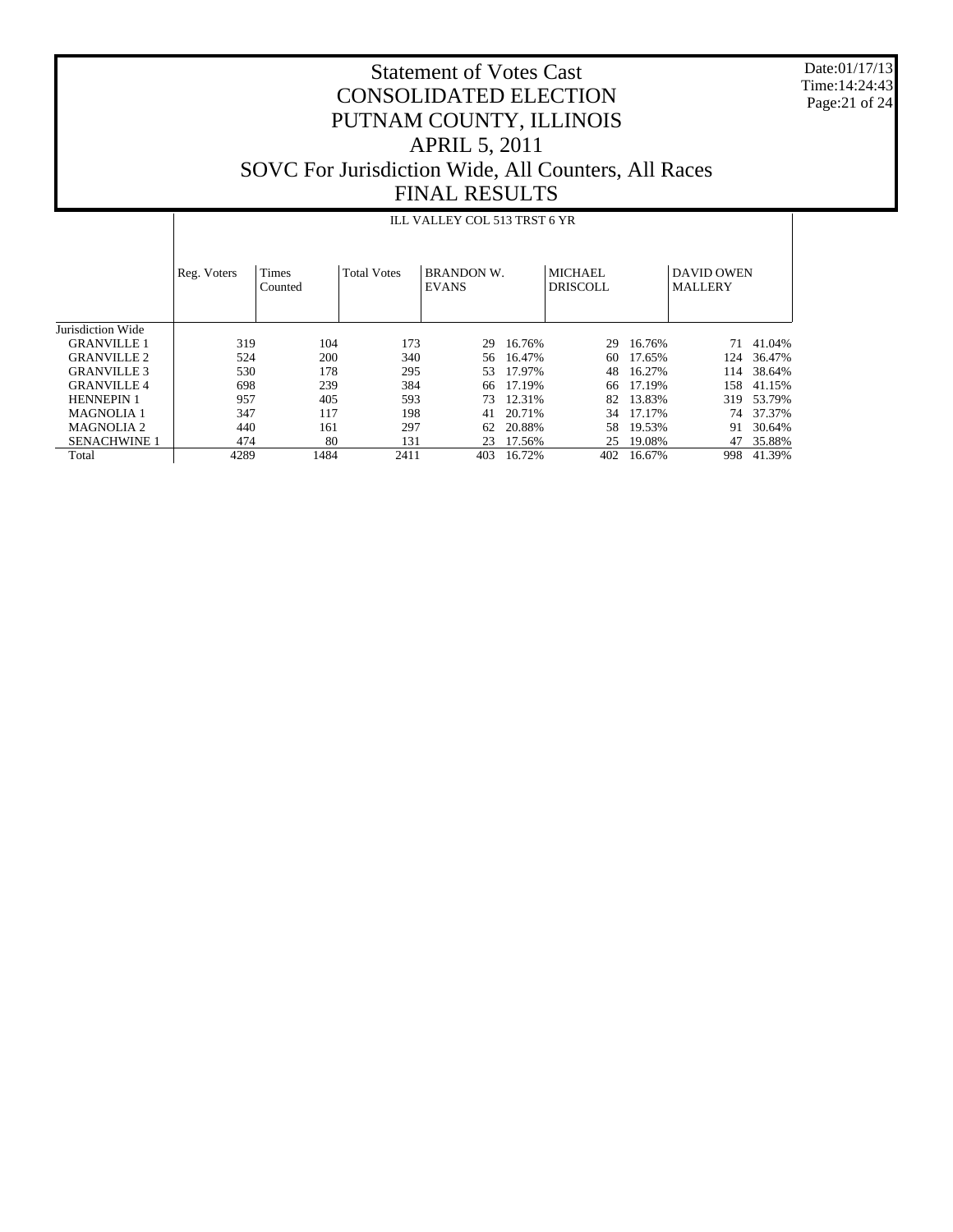Date:01/17/13 Time:14:24:43 Page:22 of 24

|                     |                      |        | ILL VALLEY COL 513 TRST 6 YR |        | ILL VALLEY COLL 513 2 YR |                         |                    |                                      |  |  |  |
|---------------------|----------------------|--------|------------------------------|--------|--------------------------|-------------------------|--------------------|--------------------------------------|--|--|--|
|                     | <b>LARRY HUFFMAN</b> |        | <b>EVERETT J. SOLON</b>      |        | Reg. Voters              | <b>Times</b><br>Counted | <b>Total Votes</b> | <b>JAMES A.</b><br><b>NARCZEWSKI</b> |  |  |  |
| Jurisdiction Wide   |                      |        |                              |        |                          |                         |                    |                                      |  |  |  |
| <b>GRANVILLE 1</b>  | 30                   | 17.34% | 14                           | 8.09%  | 319                      | 104                     | 66                 | 66 100.00%                           |  |  |  |
| <b>GRANVILLE 2</b>  | 63                   | 18.53% | 37                           | 10.88% | 524                      | 200                     | 129                | 129 100.00%                          |  |  |  |
| <b>GRANVILLE 3</b>  | 53                   | 17.97% | 27                           | 9.15%  | 530                      | 178                     | 110                | 110 100.00%                          |  |  |  |
| <b>GRANVILLE4</b>   | 62                   | 16.15% | 32                           | 8.33%  | 698                      | 239                     | 140                | 140 100.00%                          |  |  |  |
| <b>HENNEPIN 1</b>   | 84                   | 14.17% | 35                           | 5.90%  | 957                      | 405                     | 235                | 235 100.00%                          |  |  |  |
| <b>MAGNOLIA 1</b>   | 28                   | 14.14% | 21                           | 10.61% | 347                      | 117                     | 83                 | 83 100,00%                           |  |  |  |
| <b>MAGNOLIA 2</b>   | 57                   | 19.19% | 29                           | 9.76%  | 440                      | 161                     | 115                | 115 100.00%                          |  |  |  |
| <b>SENACHWINE 1</b> | 18                   | 13.74% | 18                           | 13.74% | 474                      | 80                      | 53                 | 53 100.00%                           |  |  |  |
| Total               | 395                  | 16.38% | 213                          | 8.83%  | 4289                     | 1484                    | 931                | 931 100.00%                          |  |  |  |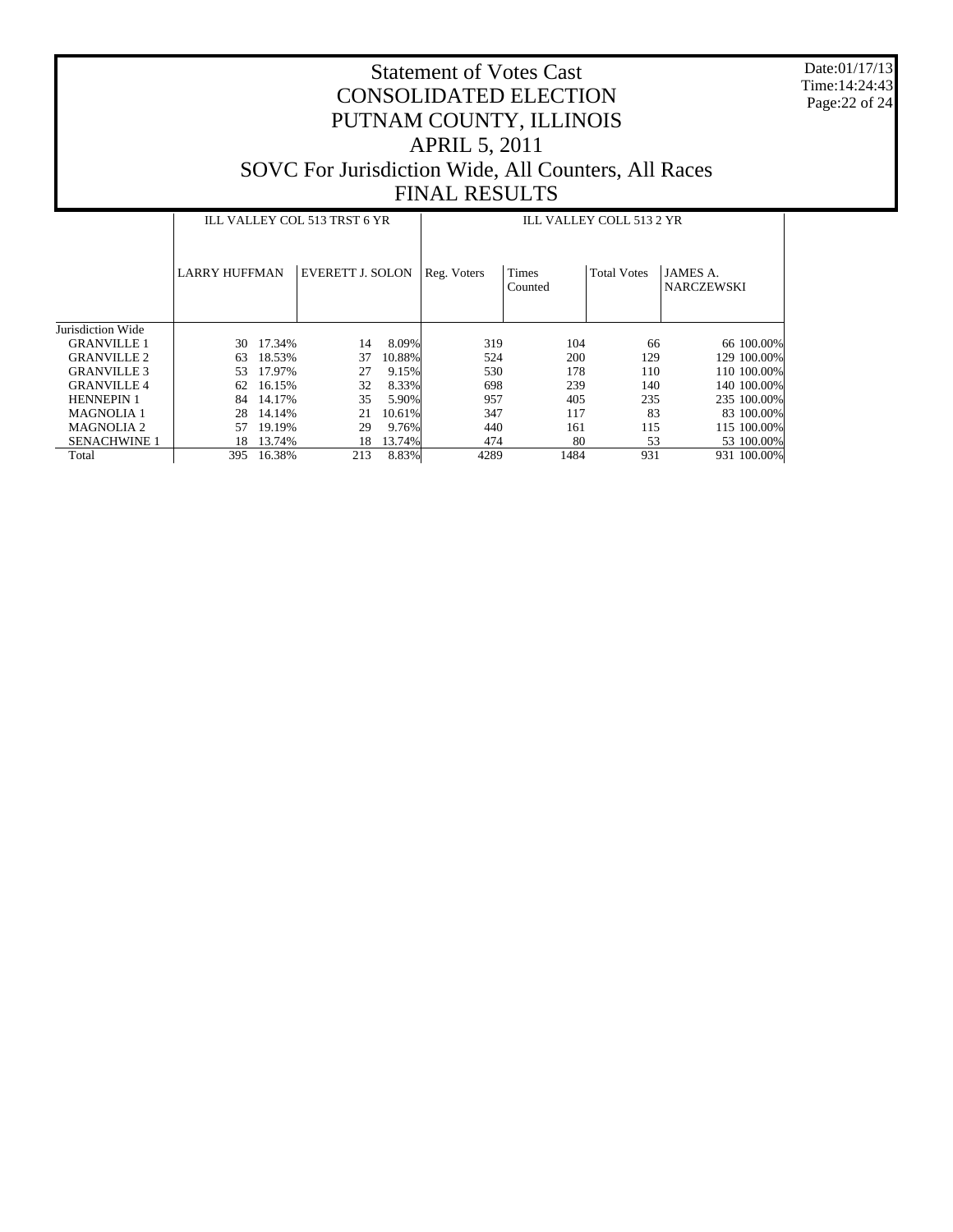Date:01/17/13 Time:14:24:43 Page:23 of 24

#### Statement of Votes Cast CONSOLIDATED ELECTION PUTNAM COUNTY, ILLINOIS APRIL 5, 2011 SOVC For Jurisdiction Wide, All Counters, All Races FINAL RESULTS

Jurisdiction Wide GRANVILLE 1 GRANVILLE 2 GRANVILLE 3 GRANVILLE 4 HENNEPIN 1 MAGNOLIA 1 MAGNOLIA 2 SENACHWINE 1 Total Reg. Voters | Times Counted Total Votes | RICHARD BAZYN | ROBERT KAPRAUN REG BD(MAR-PUT-WFD)6 YR 319 104 111 57 51.35% 54 48.65%<br>524 200 189 104 55.03% 85 44.97% 524 200 189 104 55.03% 85 44.97% 530 178 193 103 53.37% 90 46.63% 698 239 231 129 55.84% 102 44.16% 215 56.43% 166 43.57%<br>78 58.65% 55 41.35% 347 117 133 78 58.65% 55 41.35%<br>440 161 196 109 55.61% 87 44.39% 410 161 196 109 55.61% 87 44.39%<br>474 80 102 66 64.71% 36 35.29% 474 80 102 66 64.71% 36 35.29%<br>4289 1484 1536 861 56.05% 675 43.95% 861 56.05%